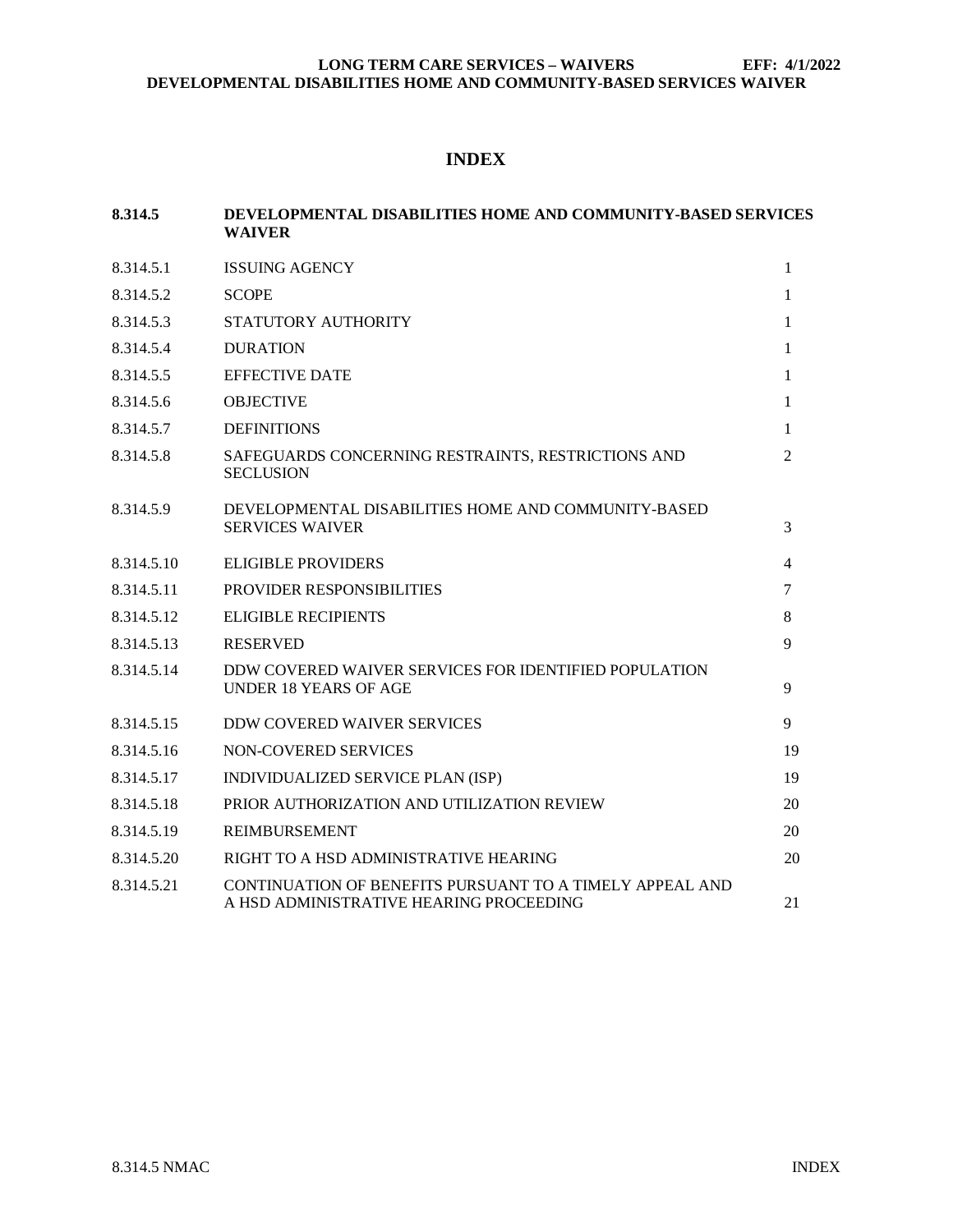## **TITLE 8 SOCIAL SERVICES CHAPTER 314 LONG TERM CARE SERVICES - WAIVERS PEVELOPMENTAL DISABILITIES HOME AND COMMUNITY-BASED SERVICES WAIVER**

<span id="page-1-0"></span>**8.314.5.1 ISSUING AGENCY:** New Mexico Human Services Department (HSD). [8.314.5.1 NMAC - Rp, 8.314.5.1 NMAC, 12/1/2018]

<span id="page-1-1"></span>**8.314.5.2 SCOPE:** The rule applies to the general public. [8.314.5.2 NMAC - Rp, 8.314.5.2 NMAC, 12/1/2018]

<span id="page-1-2"></span>**8.314.5.3 STATUTORY AUTHORITY:** The New Mexico medicaid program is administered pursuant to regulations promulgated by the federal department of health and human services under Title XIX of the Social Security Act, as amended and by the state human services department pursuant to state statute. See Section 27-2-12 et seq. NMSA 1978.

[8.314.5.3 NMAC - Rp, 8.314.5.3 NMAC, 12/1/2018]

<span id="page-1-3"></span>**8.314.5.4 DURATION:** Permanent.

[8.314.5.4 NMAC - Rp, 8.314.5.4 NMAC, 12/1/2018]

<span id="page-1-4"></span>**8.314.5.5 EFFECTIVE DATE:** December 1, 2018, unless a later date is cited at the end of a section. [8.314.5.5 NMAC - Rp, 8.314.5.5 NMAC, 12/1/2018]

<span id="page-1-5"></span>**8.314.5.6 OBJECTIVE:** The objective of this rule is to provide instruction for the service portion of the New Mexico medical assistance programs (MAP). [8.314.5.6 NMAC - Rp, 8.314.5.6 NMAC, 12/1/2018]

## <span id="page-1-6"></span>**8.314.5.7 DEFINITIONS:**

**A. Activities of daily living (ADLs):** Basic personal everyday activities that include bathing, dressing, transferring (e.g., from bed to chair), toileting, oral care, mobility and eating.<br> **B.** Adult: An individual who is 18 years of age or older.

**B. Adult:** An individual who is 18 years of age or older.<br>**C. Authorized representative:** An individual designated

**C. Authorized representative:** An individual designated by the eligible recipient or their guardian, if applicable, to represent the eligible recipient and act on their behalf. The authorized representative must provide formal documentation authorizing them to access the identified case information for this specific purpose. An authorized representative may be, but need not be, the eligible recipient's guardian or attorney.

**D. Child:** An individual under the age of 18. For purpose of early periodic screening, diagnosis and treatment (EPSDT) services eligibility, "child" is defined as an individual under the age of 21.

**E. Clinical Documentation:** Sufficient information and documentation that demonstrates the request for initial and ongoing developmental disabilities waiver (DDW) services is necessary and appropriate based on the service specific DDW clinical criteria established by the department of health (DOH) developmental disabilities support division (DDSD) for adult recipients excluding class members of Walter Stephen Jackson, et al vs. Fort Stanton Hospital and Training School et. al, (757 F. Supp. 1243 DNM 1990). Examples of clinical documentation include but are not limited to: the DDW therapy documentation form (TDF), intensive medical living supports (IMLS) and adult nursing services parameter tools, electronic comprehensive health assessment tool (e-Chat), all other assessments, clinical notes, progress notes, interdisciplinary team (IDT) meeting minutes, letters or reports from physicians or ancillary service providers that provide sufficient clinical information that demonstrates the need for requested services, etc. Any relevant supporting information and documentation is acceptable and will be considered by the outside reviewer.

**F. Clinical justification:** Information and documentation that justifies the need for services based on the eligible recipient's assessed need and the DDW clinical criteria. Based on assessed need, the justification must:

needs;

**(1)** meet the eligible recipient's clinical, functional, physical, behavioral or habilitative

**(2)** promote and afford support to the eligible recipient for their greater independence and to maintain current level of function or minimize risk of further decline; or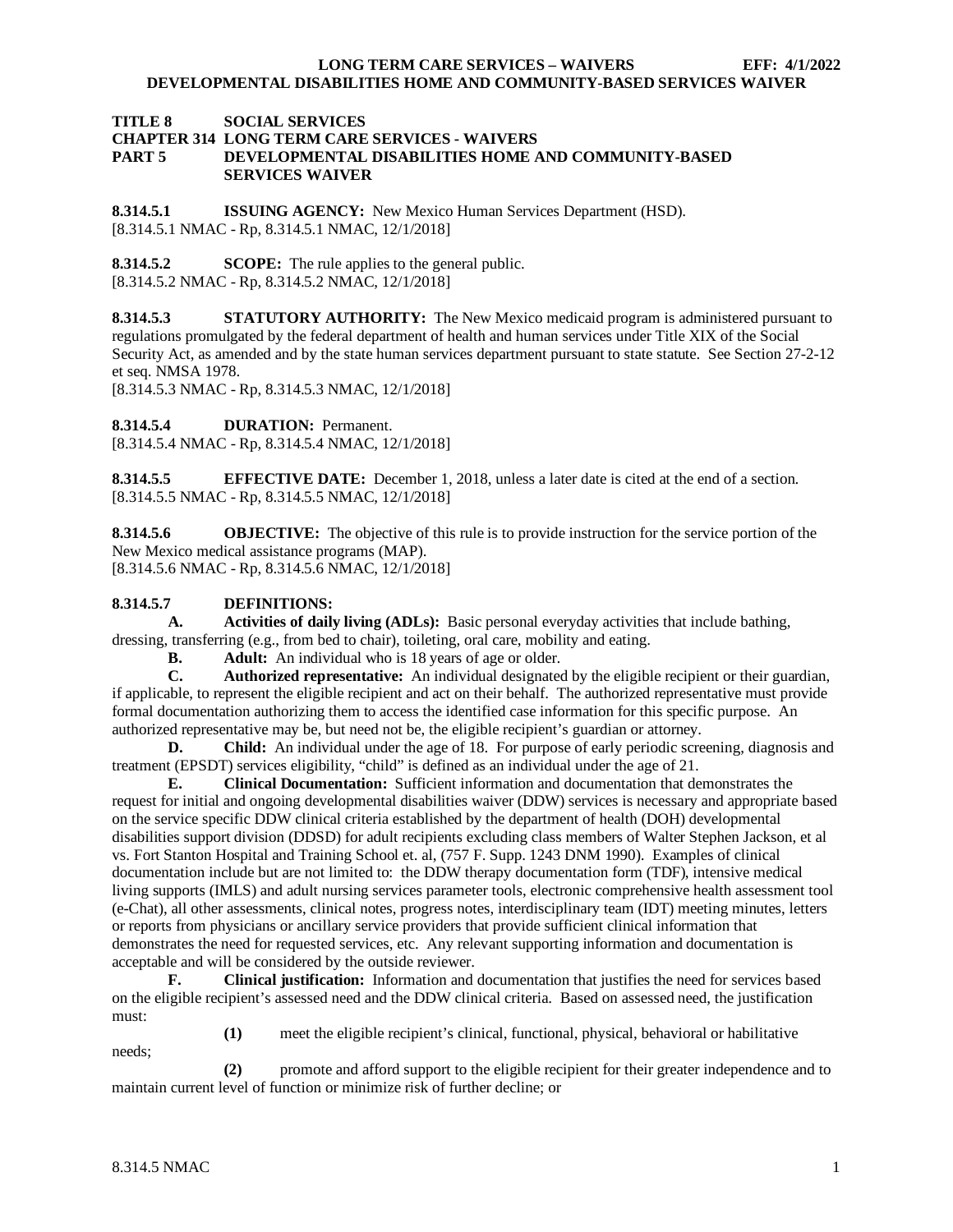**(3)** contribute to and support the eligible recipient's efforts to remain in the community; to contribute and be engaged in their community, and to reduce their risk of institutionalization; and

**(4)** address the eligible recipient's physical health, behavioral, and social support needs (not including financial support) that arise as a result of their functional limitations or conditions, such as: self-care, receptive and expressive language, learning, mobility, self-direction, capacity for independent living, and economic self-sufficiency; and

relate to an outcome in the eligible recipient's individual service plan (ISP).

**G. DDW clinical criteria:** A set of criteria established by the DOH/DDSD that is applied by an outside reviewer to each DDW service when a DDW service is requested for recipients excluding class members of Walter Stephen Jackson, et al vs. Fort Stanton Hospital and Training School et. al, (757 F. Supp. 1243 DNM 1990).

**H. Electronic visit verification (EVV):** A telephone and computer-based system that electronically verifies the occurrence of selected services, as required by the 21st Century CURES Act. The EVV system verifies the occurrence of authorized service visits electronically by documenting the precise time and location where service delivery visit begins and ends. EVV is implemented according to federal requirements and timelines. The 21st Century CURES Act requires EVV for personal care services (PCS), defined as services that provide assistance with activities of daily living (ADLs) or instrumental activities for daily living (IADLs) effective January 1, 2020 and for home health services effective January 1, 2023.

**I. Individual service plan (ISP):** A person-centered plan for an eligible recipient that includes their needs, functional levels, intermediate and long-range outcomes for achieving their goals and specifies responsibilities for the eligible recipient's support needs. The ISP enables and assists the recipient to identify and access a personalized mix of paid waiver and non-paid services and supports that assists them to achieve personally defined outcomes in the community.

**J. Outside reviewer:** An independent third-party assessor who has a contract with the DOH to conduct clinical reviews of all requested DDW services. The outside reviewer will make a written determination on whether the requested supports are clinically justified and will recommend whether the eligible recipient's requested ISP and budget should be approved or denied. The decision of the outside reviewer to approve any requested service is binding on the state. However, the state may agree to overturn a decision to deny requested services.

**K. Person centered planning (PCP):** Person centered planning is a process that places a person at the center of planning their life and supports. It is an ongoing process that is the foundation for all aspects of the DDW program and DDW service provider's work with individuals with I/DD. The process is designed to identify the strengths, capacities, preferences, needs, and desired outcomes of the recipient. The process may include other persons, freely chosen by the individual, who are able to serve as important contributors to the process. It involves person centered thinking, person centered service planning and person- centered practice.

**L. Waiver:** Permission from the centers for medicaid and medicare services (CMS) to cover supports for a particular population or service not ordinarily allowed.

**M. Young Adult:** An individual between the ages of 18 through 20 years of age who is allocated to the DDW and is receiving specific services as identified in the DOH/DDSD standards. An individual under age 21 is eligible for medical services funded by their medicaid providers under EPSDT. Upon the individual's  $21<sup>st</sup>$ birthday, they are considered to be an adult recipient of DDW services. [8.314.5.7 NMAC - Rp. 8.314.5.7 NMAC, 12/1/2018; A, 4/1/2022]

<span id="page-2-0"></span>**8.314.5.8 SAFEGUARDS CONCERNING RESTRAINTS, RESTRICTIONS AND SECLUSION:**

Seclusion and isolation is prohibited during waiver services.

**B.** Use of restraints or restrictions is only permitted during the course of delivery of waiver services under strict limitations and oversight.

**(1)** Certain specific interventions are considered ethically unacceptable for application and, as such, are unequivocally prohibited. Interventions that are prohibited include but are not limited to:

- **(a)** contingent electrical aversion procedures;
- **(b)** seclusion and isolation;
- **(c)** use of time out (for an adult);
- **(d)** use of mechanical or chemical restraints;
- **(e)** use of manual application of any physical restraint, except in emergent situations involving imminent risk of harm to self or others (personal restraints);
	- **(f)** overcorrection;
	- **(g)** forced physical guidance;
	- **(h)** forced exercise;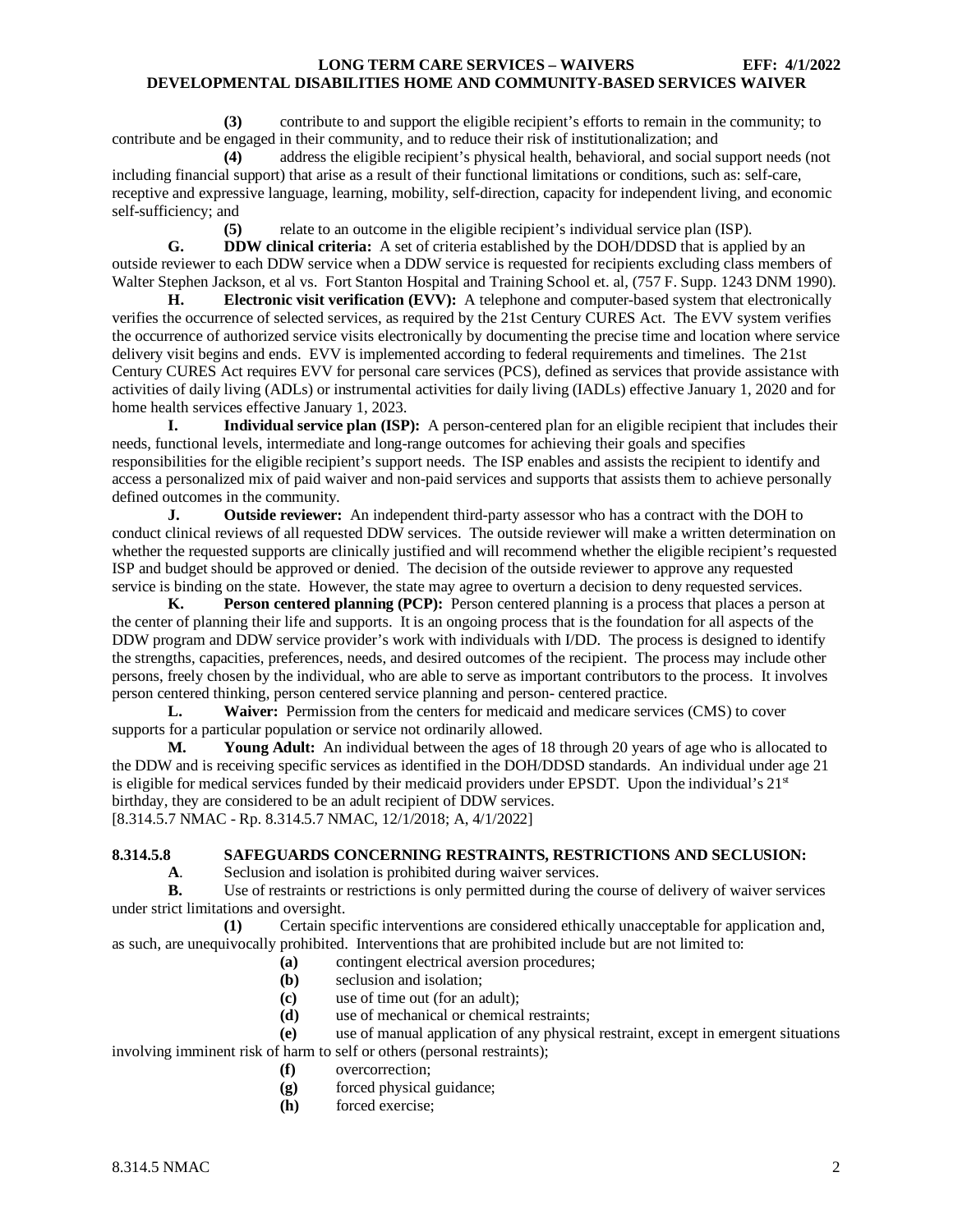- **(i)** withholding food, water, or sleep;
- **(j)** public or private humiliation;
- **(k)** privacy violations;
- **(l)** restricting exit from home with locks on windows or doors;
- **(m)** application of water mist; and
- **(n)** application of noxious taste, smell, or skin agents; etc.

**(2)** Use of restrictive interventions must be documented in the individual's positive behavior support plan or behavioral crisis intervention plan or risk management plan and must be reviewed by the human rights committee prior to implementation.

**(3)** Chemical restraint is defined as the administration of medication at a dose or frequency to intentionally and exclusively preclude behavior without identifying an underlying anxiety, fear or severe emotional distress or other symptoms of psychiatric/emotional disturbance to be eased, managed or treated. The administration may be regularly scheduled or on a pro re nata (PRN), or "as needed" basis. The use of chemical restraints is prohibited.

**(4)** The administration of PRN psychotropic medication is allowed when prescribed in advance by the prescribing professional. A PRN psychotropic medication plan is a collaborative document that outlines the behavioral indications for using the medication. A human rights committee must approve use of PRN psychotropic medication prior to its implementation and the procedures that DSP must use to gain approval for its implementation.

**(5)** Mechanical restraints are defined as the use of a physical device to restrict the individual's capacity for desired or intended movement including movement or normal function of a portion of their body. The use of mechanical restraints is prohibited.

Use of any emergency physical restraints must be written into a behavioral crisis intervention plan only and approved by a human rights committee prior to its use. Personal restraints (i.e. emergency physical restraints) are used as a last resort, only when other less intrusive alternatives have failed and under limited circumstances that include protecting an individual or others from imminent, serious physical harm, or to prevent or minimize any physical or emotional harm to the individual. Staff must be trained in both nonphysical and physical interventions.

**(7)** Any individual for whom the use of emergency physical restraints or PRN psychotropic medications is allowed is required to have a positive behavioral supports assessment, positive behavior support plan, and a behavioral crisis intervention plan or PRN psychotropic medication plan completed by a behavior support consultant in conjunction with the individual's agency nurse and interdisciplinary team.

**(8)** Ethical, medical or behavioral concerns, use of live or recorded video monitoring/observational systems, and resolution of plans contested on the individual team or provider agency level in local human rights committees are heard and resolved in a statewide and state coordinated super human rights committee.

[8.314.5.8 NMAC - Rp, 8.314.5.8 NMAC, 12/1/2018; A, 4/1/2022]

## <span id="page-3-0"></span>**8.314.5.9 DEVELOPMENTAL DISABILITIES HOME AND COMMUNITY-BASED SERVICES**

**WAIVER:** The New Mexico medical assistance division (MAD) has obtained a waiver from certain medicaid payment and benefit statutes (42 CFR 441.300) to provide home and community-based services (HCBS) to eligible recipients as an alternative to institutionalization. DDW services are intended to enhance, not replace, existing natural supports and other available community resources. Services will emphasize and promote the use of natural and generic supports to address the eligible recipient's assessed needs in addition to paid supports. Provider agencies are required to ensure the settings in which they provide services meet the below requirements. All providers have a responsibility to monitor settings for compliance; monitor that waiver recipients are given choices; and, ensure rights are respected. DDW services must be provided in a setting that:

**A.** is integrated in and facilitates full access to the greater community;

**B.** ensures the individual receives services in the community to the same degree of access as individuals not receiving medicaid HCBS;

**C.** maximizes independence in making life choices;

**D.** is chosen by the individual (in consultation with the guardian if applicable) from among residential and day options, including non-disability specific settings;

- **E.** ensures the right to privacy, dignity, respect and freedom from coercion and restraint;<br>**F.** supports health and safety based upon the individual's needs, decisions or desires:
- supports health and safety based upon the individual's needs, decisions or desires;

**G.** optimizes individual initiative, autonomy and independence in making life choices;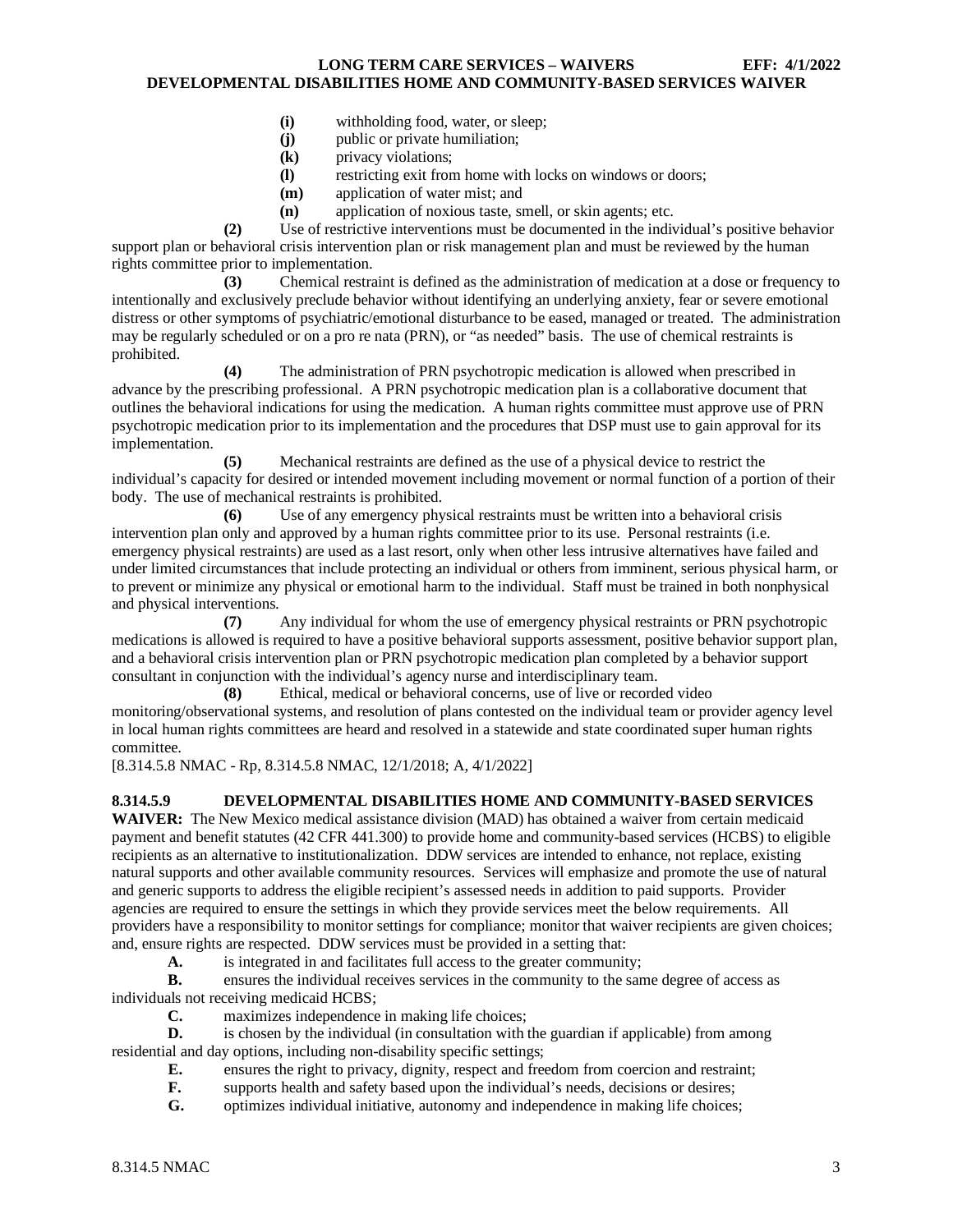- **H**. provides an opportunity to seek competitive employment;
- **I.** provides individuals an option to choose a private unit in a residential setting; and facilitates choice of services and who provides them.
- facilitates choice of services and who provides them.

[8.314.5.9 NMAC - Rp, 8.314.5.9 NMAC, 12/1/2018; A, 4/1/2022]

## <span id="page-4-0"></span>**8.314.5.10 ELIGIBLE PROVIDERS:**

**A.** Health care to eligible recipients is furnished by a variety of providers and provider groups. The reimbursement and billing for these services is administered by MAD. Upon approval of a New Mexico MAD provider participation agreement (PPA) by MAD or its designee, licensed practitioners, facilities, and other providers of services that meet applicable requirements are eligible to be reimbursed for furnishing covered services to eligible recipients. A provider must be enrolled before submitting a claim for payment to the MAD claims processing contractors. MAD makes available on the HSD/MAD website, on other program-specific websites, or in hard copy format, information necessary to participate in health care programs administered by HSD or its authorized agents, including New Mexico administrative code (NMAC) rules, billing instructions, utilization review instructions, EVV requirements and instructions, service definitions and service standards and other pertinent materials. When enrolled, a provider receives instruction on how to access these documents. It is the provider's responsibility to access these instructions, to understand the information provided and to comply with the requirements. The provider must contact HSD or its authorized agents to obtain answers to questions related to the material or not covered by the material. To be eligible for reimbursement, a provider must adhere to the provisions of the MAD PPA and all applicable statutes, regulations, and executive orders. MAD or its selected claims processing contractor issues payments to a provider using electronic funds transfer (EFT) only.

**B.** All DDW eligible providers must be approved by DOH or its designee and have an approved MAD PPA and a DOH provider agreement.

**C.** MAD through its designee, DOH/DDSD, follows a subcontractor model for certain DDW services. The agency, following the DOH/DDSD model, must ensure that its subcontractors or employees meet all required qualifications. The agency must provide oversight of subcontractors and supervision of employees to ensure that all required MAD and DOH/DDSD qualifications and service standards are met. In addition, the agency must provide oversight and supervision of subcontractors and employees to ensure that services are delivered in accordance with all requirements set forth by the DOH/DDSD DDW service definition, all requirements outlined in the DDW services standards, applicable NMAC rules, MAD supplements, and as applicable, their New Mexico licensing board's scope of practice and licensure. Pursuant to federal regulations, an agency may not employ or subcontract with the spouse of an eligible recipient or the parent of an eligible recipient under 18 years of age to provide direct care services to the eligible recipient.

**D. Qualifications of case management provider agency:** A case management provider agency, its case managers, whether subcontractors or employees must comply with 8.314.5.10 NMAC. In addition, case management provider agency must ensure that a case manager meets the following qualifications:

- **(1)** one year of clinical experience, related to the target population; and
- **(2)** one or more of the following:

**(a)** hold a current social worker license as defined by the New Mexico regulation and licensing department (RLD); or

**(b)** hold a current registered nurse (RN) license as defined by the New Mexico board of nursing; or

**(c)** hold a bachelor's or master's degree in social work, psychology, sociology, counseling, nursing, special education, or a closely related field or have a minimum of six years of direct experience related to the delivery of social services to people with disabilities; and<br>(3) comply with all training requirements as spec

**(3)** comply with all training requirements as specified by DOH/DDSD; and

**(4)** have received written notification from DOH that they do not have a disqualifying conviction after submitting to the caregiver criminal history screening (CCHS);

**(5)** does not provide any direct waiver services through the same 1915 (c) HCBS waiver program; and

**(6)** any exception to the above must be approved by DOH/DDSD.

**E. Qualifications of respite provider agency:** A respite provider agency must comply and ensure that all direct support personnel, whether subcontractors or employees, comply with 8.314.5.10 NMAC. In addition, respite provider agencies and direct support personnel must:

**(1)** comply with all training requirements as specified by DOH;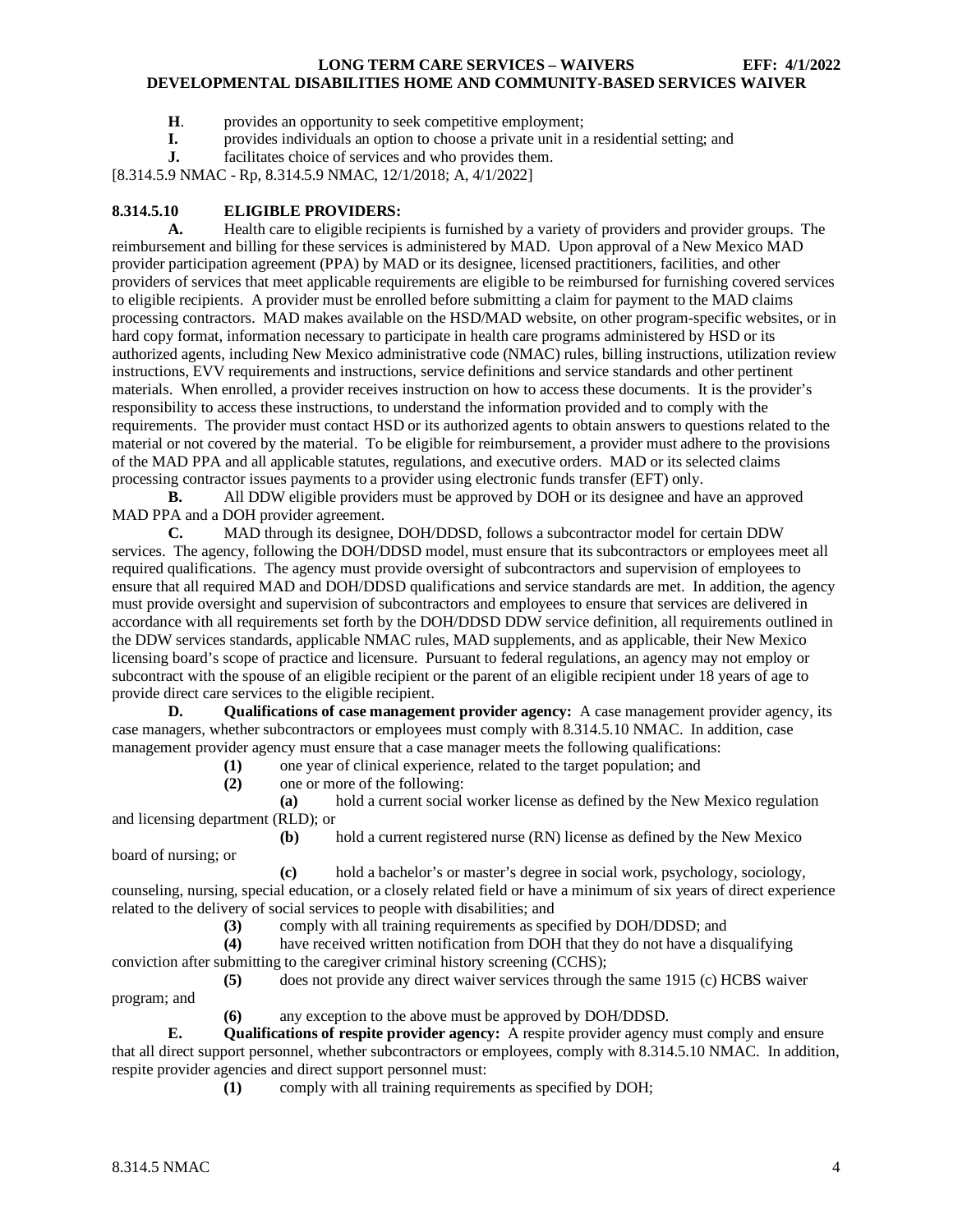**(2)** have and maintain documentation of current cardiopulmonary resuscitation (CPR) and first aid certification;

**(3)** have written notification from DOH that they do not have a disqualifying conviction after submitting to the CCHS; and

**(4)** comply with all EVV requirements as defined by the 21st Century CURES Act and implemented by MAD including but not limited to documenting service provision using the approved EVV system.

**F. Qualifications of adult nursing provider agencies:** Adult nursing provider agencies must ensure all subcontractors or employees, including nurses, comply with DOH DDW service definitions, DDW service standards, applicable NMAC rules, MAD billing instructions, utilization review instructions, and supplements, and applicable federal and state laws, rules and statutes. Direct nursing services shall be provided by a New Mexico licensed RN or licensed practical nurse (LPN), have a minimum of one year experience as a licensed nurse, and must comply with all aspects of the New Mexico Nursing Practice Act, including supervision and delegation requirements of specific nursing function and 8.314.5.10 NMAC.

**G. Qualifications of therapy provider agency:** A therapy provider agency must comply and ensure that each of its therapists including physical therapists (PT), occupational therapists (OT), and speech therapists (SLP), physical therapy assistants (PTA), and certified occupational therapy assistants (COTA), whether a subcontractor or employee complies with 8.314.5.10 NMAC.

**H. Qualifications for living supports provider agency:** Living supports consist of family living, supported living, and intensive medical living supports. A living supports provider agency must comply with the accreditation policy and all requirements set forth by the DOH, DDW service definitions, all requirements outlined in the DDW service standards and the applicable NMAC rules. A living supports provider agency must ensure that all direct support personnel meet all qualifications set forth by DOH, DDW service standards, and applicable NMAC rules.

- **(1)** A living supports provider agency and direct support personnel must:
	- **(a)** comply with all training requirements as specified by DOH;
	- **(b)** have and maintain documentation of current CPR and first aid certification; and

**(c)** have written notification from DOH that they do not have a disqualifying conviction after submitting to the CCHS.

**(2)** A family living provider agency must ensure that all direct support personnel, whether a subcontractor or employee, meet all qualifications set forth by DOH and the DDW service standards and the applicable NMAC rules. Legal guardians who are also natural or adoptive family members who meet the DOH/DDSD requirements and are approved to provide family living services may be paid for providing services. A family living provider agency must employ or subcontract with at least one registered or licensed dietician or licensed nutritionist. A family living provider agency must also be an adult nursing services provider and must employ or subcontract with at least one licensed RN; employ or subcontract with at least one additional nurse for on call services and comply with the New Mexico Nurse Practice Act, including supervision and delegation requirements of specific nursing functions. The number of nurses (RNs and LPNs) must be sufficient to meet the routine and on call health care needs of the individuals. Both the direct support personnel employed by or subcontracting with the provider agency and the physical home setting must be approved through a home study completed prior to the initiation of services, revised with any change in family composition, move to a new home, or other significant event and periodically thereafter as required of the provider agency.

**(3)** A supported living provider agency must ensure that all direct support personnel meet all qualifications set forth by DOH and the applicable NMAC rules and the DDW service standards. A supported living provider agency must employ or subcontract with at least one registered or licensed dietician or licensed nutritionist. The number of RD/LDs employed or under contract must be sufficient to meet the routine nutritional needs of the individuals. They must employ or subcontract with at least one licensed RN, employ or subcontract with at least one additional nurse for on call and services, and comply with the New Mexico Nurse Practice Act, including supervision and delegation requirements of specific nursing functions. The number of nurses (RNs and LPNs) must be sufficient to meet the routine and on call health care needs of the individuals.

**(4)** An intensive medical living supports provider agency must employ or subcontract with at least one registered or licensed dietician or licensed nutritionist. The number of RD/LDs employed or under contract must be sufficient to meet the routine nutritional needs of the individuals. They must employ or subcontract with at least one New Mexico licensed RN who must have a minimum of one year of nursing experience employ or subcontract with at least one additional nurse for on call services and comply with the New Mexico Nursing Practice Act including supervision and delegation requirements of specific nursing functions. The number of nurses (RNs and LPNs) must be sufficient to meet the routine and on call health care needs of the individuals.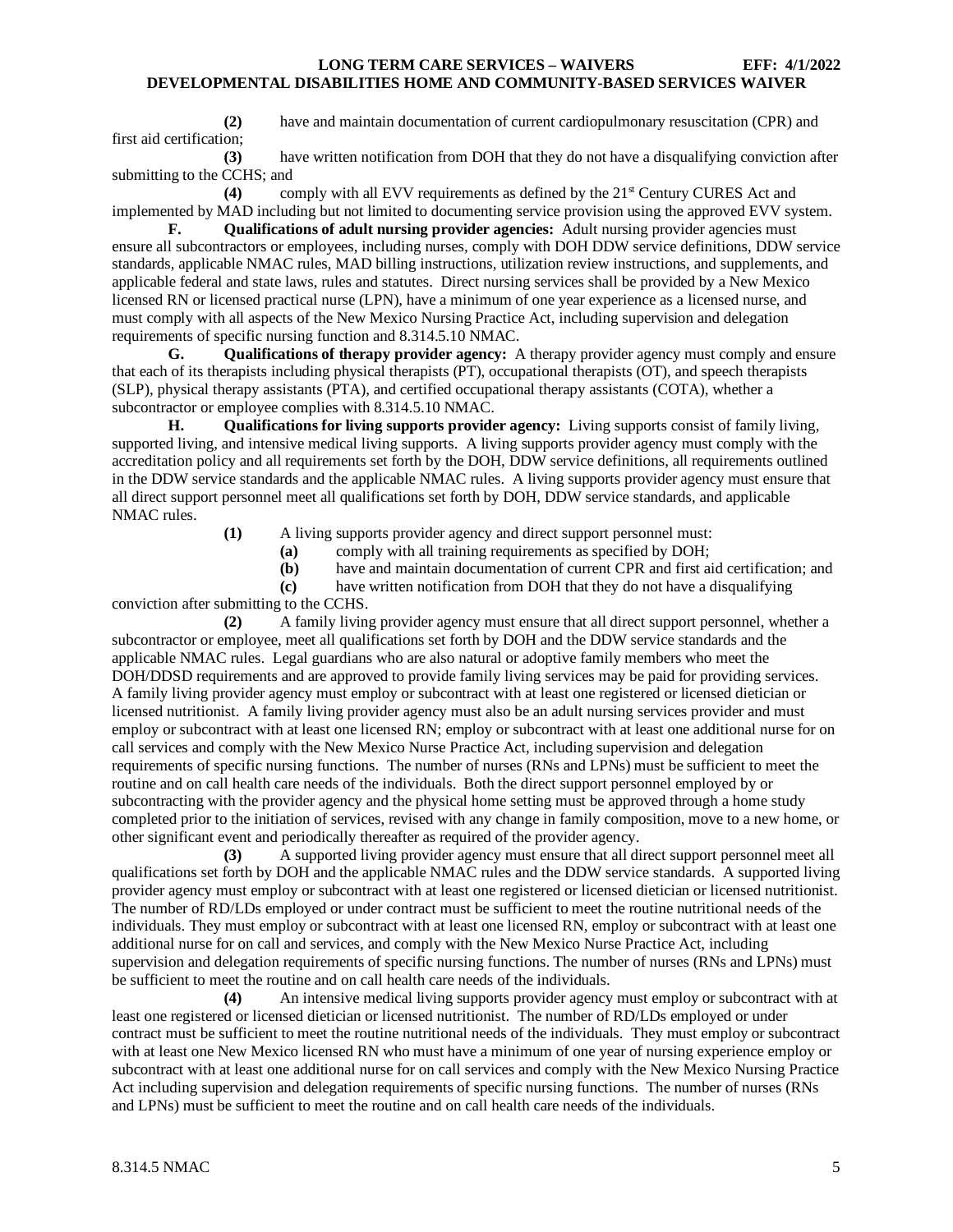## **I. Qualifications of a customized community supports provider agency:** A customized

community supports provider agency must comply with and ensure that all direct support personnel comply with 8.314.5.10 NMAC. A customized community supports provider agency and direct support personnel must:

- **(1)** comply with all training requirements as specified by DOH;
- **(2)** have and maintain documentation of current CPR and first aid certification; and
- **(3)** have written notification from DOH that they do not have a disqualifying conviction after

submitting to the CCHS.

**J. Qualifications of a community integrated employment provider agency:** A community integrated employment provider agency must comply with and ensure that all direct support personnel comply with 8.314.5.10 NMAC. A community integrated employment provider agency and direct support personnel must:

- **(1)** comply with all training requirements as specified by DOH;
- (2) have and maintain documentation of current CPR and first aid certification; and (3) have written notification from DOH that they do not have a disqualifying convic

**(3)** have written notification from DOH that they do not have a disqualifying conviction after submitting to the CCHS.

**K. Qualifications of a behavioral support consultation provider agency:** A behavioral support consultation provider agency must comply with and ensure that all behavioral support consultants, whether subcontractors or employees, comply with 8.314.5.10 NMAC.

**(1)** A provider of behavioral support consultation services must be currently licensed in one of the following professions and maintain that licensure with the appropriate RLD board or licensing authority:

- **(a)** a licensed clinical mental health counselor (LMHC), or
- **(b)** a licensed psychologist; or
- **(c)** a licensed psychologist associate, (masters or Ph.D. level); or
- **(d)** a licensed independent social worker (LISW) or a licensed clinical social worker

(LCSW); or

- **(e)** a licensed master social worker (LMSW); or
- **(f)** a licensed professional clinical mental health counselor (LPCC); or
- **(g)** a licensed marriage and family therapist (LMFT); or
- **(h)** a licensed professional art therapist (LPAT); or
- **(i)** Other related licenses and qualifications may be considered with DOH's prior

written approval.

**(2)** Providers of behavioral support consultation services must have a minimum of one year of experience working with individuals with intellectual or developmental disabilities.

**(3)** Behavioral support consultation providers must participate in training in accordance with the DOH/DDSD training policy.

**L. Qualifications of a nutritional counseling provider agency:** A nutritional counseling provider agency must comply with and ensure that all nutritional counseling providers, whether subcontractors or employees comply with 8.314.5.10 NMAC. In addition, a nutritional counseling provider must be registered as a dietitian or a licensed nutritionist by the commission on dietetic registration of the American dietetic association and be licensed by RLD as a nutrition counselor.

**M. Qualifications of an environmental modification provider agency:** An environmental modification contractor and their subcontractors and employees must be bonded, licensed by RLD, and authorized by DOH to complete the specified project. An environmental modification provider agency must comply with 8.314.5.10 NMAC. All services shall be provided in accordance with applicable federal, state and local building codes.

**N. Qualifications of a crisis supports provider agency:** A crisis supports provider agency must comply with and must ensure that direct support personnel, whether subcontractors or employees, comply with 8.314.5.10 NMAC. In addition, a crisis supports provider agency and direct support personnel must:

- 
- (1) comply with all training requirements as specified by DOH;<br>(2) have and maintain documentation of current CPR and first a have and maintain documentation of current CPR and first aid certification; and

**(3)** have written notification from DOH that they do not have a disqualifying conviction after submitting to the CCHS.

**O. Qualifications for a non-medical transportation provider agency:** A non-medical transportation provider agency must comply with 8.314.5.10 NMAC. In addition, a non-medical transportation provider must have a business license and drivers must have a valid driver's license and not have a disqualifying conviction after submitting to the CCHS. Must have written notification from DOH that they do not have a disqualifying conviction after submitting to the CCHS.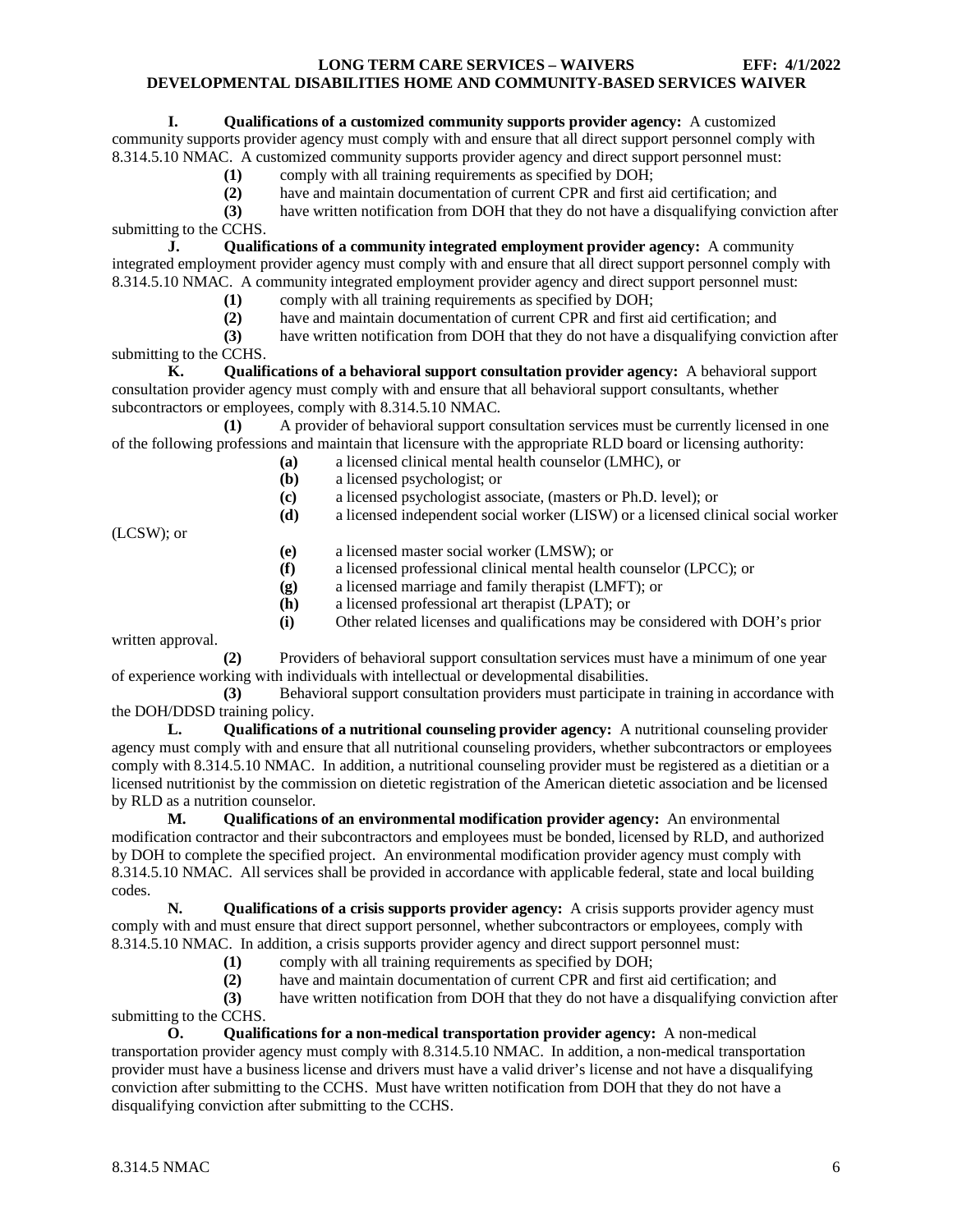**P. Qualifications of an assistive technology provider agency:** An assistive technology purchasing agent provider and agency must comply with 8.314.5.10 NMAC, demonstrate fiscal solvency when functioning as a payee for this service. Assistive technology providers may also be the direct vendors of approved technology.

**Q. Qualifications of an independent living transition service provider agency:** An independent living transition service provider agency must comply with 8.314.5.10 NMAC, demonstrate fiscal solvency and function as a payee for this service.

**R. Qualifications of a remote personal support technology provider agency:** Remote personal support technology provider agencies must comply with 8.314.5.10 NMAC. This includes having a current business license and must demonstrate fiscal solvency and function as a payee of services. In addition, remote personal support technology provider agencies must comply with all laws, rules, and regulations of the federal communications commission (FCC) for telecommunications.

**S. Qualifications of a preliminary risk screening and consultation (PRSC) related to inappropriate sexual behavior provider agency:** A PRSC provider agency must comply with 8.314.5.10 NMAC and all training requirements as specified by DOH. Additionally, the PRSC provider agency must subcontract with or employ the evaluator, who at a minimum must be:

**(1)** an RLD independently licensed behavioral health practitioner, such as an LPCC, LCSW, LMFT, LISW, or a psychologist; or

**(2)** a practitioner who holds a master's or doctoral degree in a behavior health related field from an accredited college or university.

**T. Qualifications of a socialization and sexuality education provider agency:** A socialization and sexuality education provider agency must comply with 8.314.5.10 NMAC. A provider agency must be approved by the DOH, bureau of behavioral support (BBS) as a socialization and sexuality education provider and must meet training requirements as specified by DOH. In addition, a socialization and sexuality education provider agency must employ or contract with a provider who has one of the following qualifications for rendering the service:

- **(1)** a master's degree or higher in psychology;
- **(2)** a master's degree or higher in counseling;
- **(3)** a master's degree or higher in special education;
- **(4)** a master's degree or higher in social work;
- **(5)** a master's degree or higher in a related field;
- **(6)** a RN or LPN;
- **(7)** a bachelor's degree in special education or a related field such as psychology or social

work;

- **(8)** a certification in special education;<br>**(9)** a New Mexico level three recreation
- **(9)** a New Mexico level three recreational therapy instructional support provider license; or

**(10)** a certified therapeutic recreation therapist (CTRS) obtained through the national council for therapeutic recreation.

**U. Qualifications of a customized in-home supports provider agency:** A customized in-home supports provider agency must comply with and ensure that direct support personnel, whether subcontractors or employees, comply with 8.314.5.10 NMAC. Legal guardians who are also natural or adoptive family members, relatives, or natural family members that meet the DOH/DDSD requirements and are approved to provide customized in-home supports may be paid for providing services. A customized in-home supports provider agency and direct support personnel must:<br>(1) comply

- comply with all training requirements as specified by DOH;
- **(2)** have and maintain documentation of current CPR and first aid certification; and

**(3)** have written notification from DOH that they do not have a disqualifying conviction after submitting to the CCHS.

**(4)** comply with all EVV requirements as defined by the 21st Century CURES Act and implemented by MAD including but not limited to documenting service provision using the approved EVV system.<br> **V.** Oualifications of a supplemental dental care provider agency: A supplemental dental care

**V. Qualifications of a supplemental dental care provider agency:** A supplemental dental care provider agency must comply with 8.314.5.10 NMAC. A supplemental dental care provider must contract with a New Mexico licensed dentist and dental hygienist who are licensed by RLD. The supplemental dental care provider will ensure that a RLD licensed dentist provides the oral examination; ensure that a RLD licensed dental hygienist provides all routine dental cleaning services; demonstrate fiscal solvency; and function as a payee for the service. [8.314.5.10 NMAC - Rp, 8.314.5.10 NMAC, 12/1/2018; A, 4/1/2022]

## <span id="page-7-0"></span>**8.314.5.11 PROVIDER RESPONSIBILITIES:**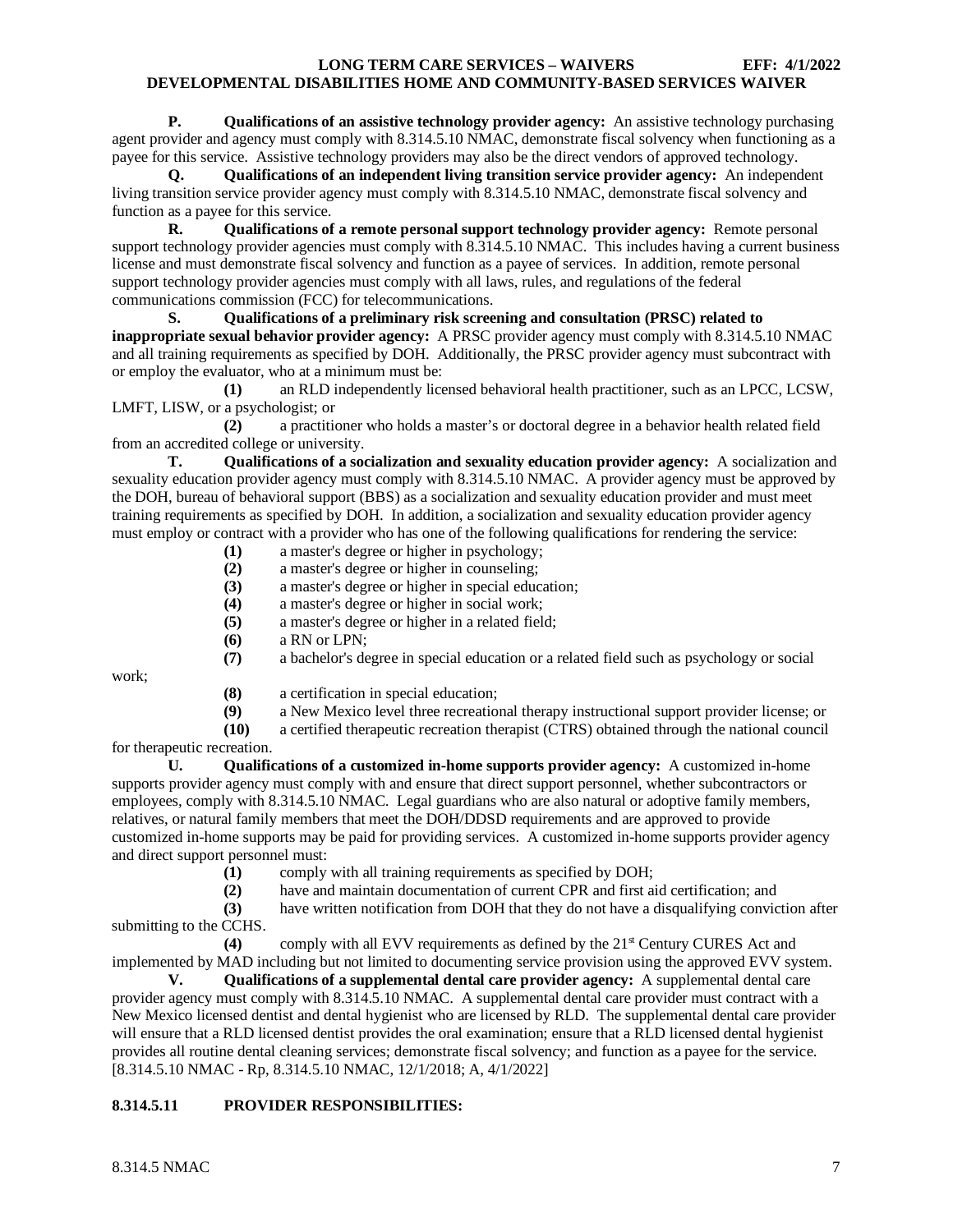**A.** A provider who furnishes services to an eligible recipient must comply with all federal and state laws, regulations, rules, and executive orders relevant to the provision of services as specified in the MAD provider participation agreement and the DOH provider agreement. A provider also must meet and adhere to all applicable NMAC rules and instructions as specified in the MAD provider rules manual and its appendices, DDW service standards, DDW service definitions, and program directions and billing instructions, as updated. A provider is also responsible for following coding manual guidelines and the centers for medicare and medicaid services (CMS) correct coding initiatives, including not improperly unbundling or upcoding services.

**B.** A provider must verify that an individual is eligible for a specific health care program administered by the HSD and its authorized agents and must verify the eligible recipient's enrollment status at the time services are furnished. A provider must determine if an eligible recipient has other health insurance. A provider must maintain records that are sufficient to fully disclose the extent and nature of the services provided to an eligible recipient.<br>
C. Pro

Provider agencies must mitigate any conflict of interest issues by adhering to at least the following:

**(1)** Any individual who operates or is an employee of a DDW provider shall not serve as guardian for a person served by that agency, except when related by affinity or consanguinity (45-5-31(1) A NMSA (1978)). Affinity which stems solely from the caregiver relationship is not sufficient to satisfy this requirement.

**(2)** DDW provider agencies may not employ or sub-contract with a direct support person who is an immediate family member to support the person in services, except when the person is in family living, respite, or customized in home supports (CIHS).

**(3)** DDW provider agencies may not employ or subcontract with the spouse of the participant to support the person in any DDW funded services.

**D.** Case management agencies are required to mitigate real or perceived conflict of interest issues by adhering to, at minimum the following requirements. Case managers who are contracted under the DDW are identified as agents who are responsible for the development of the ISP.

**(1)** Case management agency owners and individually employed or contracted case managers may not:

**(a)** be related by blood or affinity to the person supported, or to any paid caregiver of the individual supported. Following formal authorization from DDSD, a case manager may provide family living services or respite to their own family member;

**(b)** have material financial interest in any entity that is paid to provide DDW or mi via services. A material financial interest is defined as anyone who has, directly or indirectly, any actual or potential ownership, investment, or compensation arrangement;

**(c)** be empowered to make financial or health related decisions for individuals on

**(d)** be related by blood or affinity to any DDW service provider for individuals on their caseload. Providers are identified as providers of living care arrangements, community inclusion services, mi via consultants, mi via vendors, BSC's and therapist**.**

**(2)** A case management provider agency may not:

**(a)** be a provider agency for any other DDW service;

**(b)** provide guardianship services to an individual receiving case management services from that same agency;

**(3)** A case manager or director of a case management provider agency may not:

**(a)** serve on the board of directors of any DDW provider agency;

**(b)** provide training to staff of DDW provider agencies unless meeting criteria as outlined in the DDW service standards.

**(4)** Case management provider agencies must disclose to both DDSD and the people supported by their agency any familial relationships between employees or subcontract case managers and providers of other DDW services.

**(5)** Case management provider agency staff and subcontractors must maintain independence and avoid all activity which could be perceived as a potential conflict of interest. [8.314.5.11 NMAC - Rp, 8.314.5.11 NMAC, 12/1/2018; A, 4/1/2022]

<span id="page-8-0"></span>**8.314.5.12 ELIGIBLE RECIPIENTS:** The MAP category of eligibility criteria for DDW services is found in 8.290.400 NMAC.

[8.314.5.12 NMAC - Rp, 8.314.5.12 NMAC, 12/1/2018]

their caseload;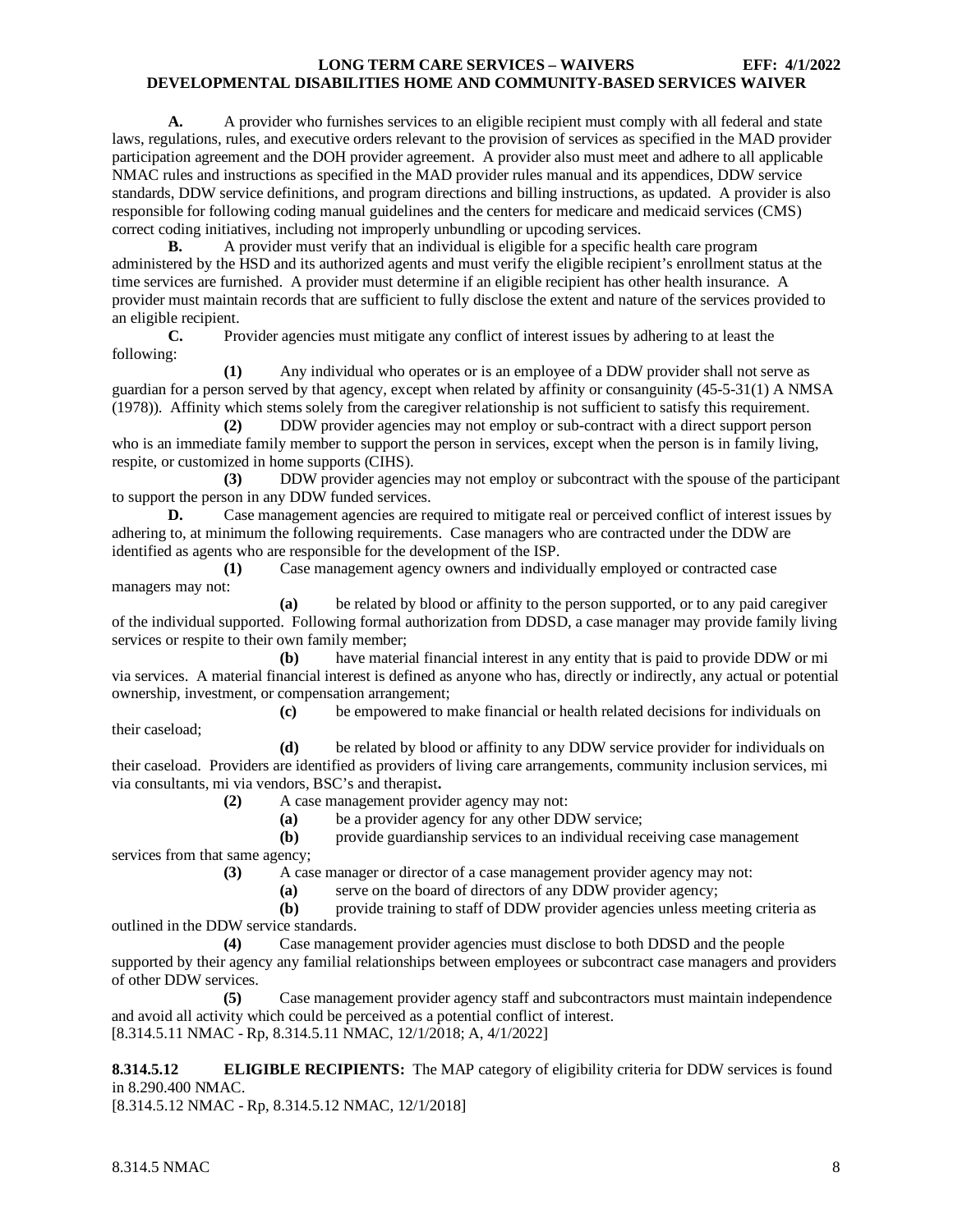## <span id="page-9-0"></span>**8.314.5.13 [RESERVED]**

[8.314.5.13 NMAC - Rp, 8.314.5.13 NMAC, 12/1/2018]

#### <span id="page-9-1"></span>**8.314.5.14 DDW COVERED WAIVER SERVICES FOR IDENTIFIED POPULATION UNDER 18**

**YEARS OF AGE:** The DDW program is limited to the number of federally authorized unduplicated eligible recipient (UDR) positions and program funding. All DDW covered services in an ISP must be authorized. DDW services must be provided in accordance with all requirements set forth by DDW service definitions, all requirements outlined in the DDW service standards, and the applicable NMAC rules, supplements and guidance. The DDW covers the following services for a specified and limited number of waiver eligible recipients as a cost effective alternative to institutionalization in an intermediate care facilities for individuals with intellectual disabilities (ICF-IID).<br>**A.** Elig

**A. Eligible recipients age birth to 18:** Services funded within this age category must be coordinated with and shall not duplicate other services such as the medicaid school-based services program, the MAD early periodic screening diagnosis and treatment (EPSDT) program, services offered through the New Mexico public education department (PED), or the early childhood education and care department (ECECD) family infant toddler (FIT) program.

- **B. Service options available include:**
	- **(1)** environmental modifications;
	- **(2)** assistive technology;
	- remote personal support technology;
	- **(4)** preliminary risk screening and consultation;
	- **(5)** socialization and sexuality education;
	- **(6)** behavioral support consultation;
	- **(7)** customized community support;
	- **(8)** respite;
	- **(9)** non-medical transportation;
	- **(10)** case management; and
	- **(11)** nutritional counseling.

[8.314.5.14 NMAC - Rp, 8.314.5.14 NMAC, 12/1/2018; A, 4/1/2022]

<span id="page-9-2"></span>**8.314.5.15 DDW COVERED WAIVER SERVICES:** The DDW program is limited to the number of federally authorized unduplicated eligible recipient (UDR) positions and program funding. All DDW covered services in an ISP must be authorized by DOH. DDW services must be provided in accordance with all requirements set forth by DOH DDW service definition, all requirements outlined in the DDW service standards, and the applicable NMAC rules, supplements and guidance. Services for individuals under the age of 21 must be coordinated with and shall not duplicate other services such as the medicaid school-based services program, the MAD early periodic screening diagnosis and treatment (EPSDT) program, or the early childhood education and care department (ECECD) family infant toddler (FIT) program. Services offered through the New Mexico public education department (PED), the Individuals with Disabilities Education Act (IDEA), the New Mexico division of vocational rehabilitation (DVR), the Rehabilitation Act, the Workforce Innovation and Opportunities Act (WIOA), the New Mexico department of workforce solutions (DWS) must be utilized prior to accessing funding from the DDW. DDW covers the following services for a specified and limited number of waiver eligible recipients as a cost effective alternative to institutionalization in an ICF-IID.

**A.** There are seven proposed budget levels (PBL) which the IDT use for person centered planning. They encompass descriptions and characteristics of seven levels of typical support needs designed to meet the needs of most individuals. Each PBL has a corresponding suggested budget dollar amount based on the type of living care arrangement, typical service options, intensity of staffing needs, and support needs in each level. The case manager guides the IDT in the person-centered planning process. The IDT makes a determination of which proposed budget level the person falls based on history, current assessments, and support needs, using both the PBL and suggested dollar amount as a tool or guide in the person-centered planning process and in budget development. The OR approves services based on clinical justification. Approvals may be over or under the suggested amount. The OR does not verify or approve the IDT's determination of a PBL, nor does a PBL limit the request for services or require that the budget be developed within a set amount.

**B.** Exception authorization process, formerly known as the H authorization process is the process that allows individuals on the DDW, who have extenuating circumstances, including extremely complex clinical needs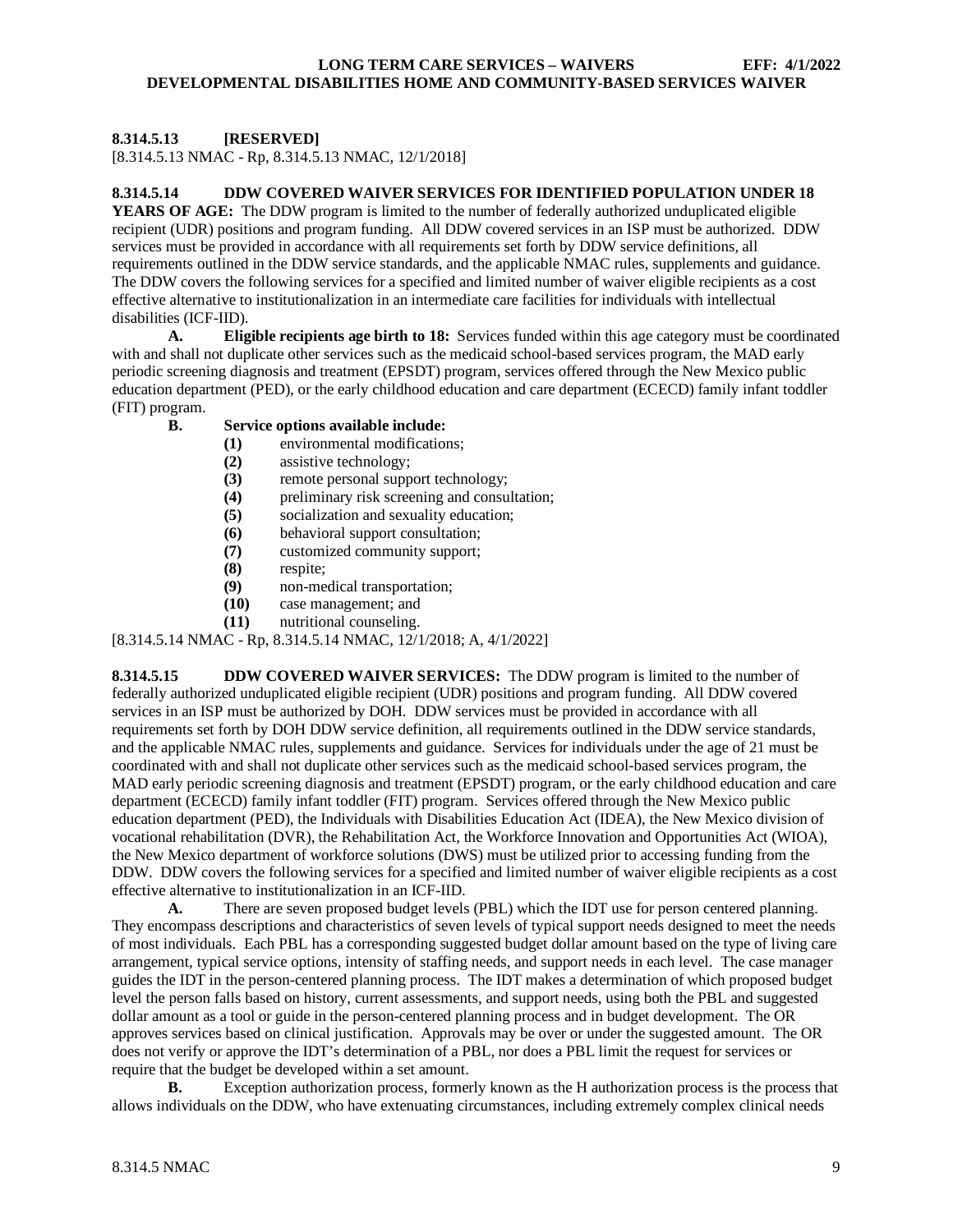to receive services beyond what is authorized in their current ISP/budget level or to allow individual exceptions to DDW service standards. Exception authorization process includes:

**(1)** an eligible recipient who is included in the class established in the matter of Walter Stephen Jackson, et al vs. Fort Stanton Hospital and Training School et. al, (757 F. Supp. 1243 DNM 1990) is to receive a permanent NM DDW exception authorization approval. A Jackson class member may receive service types and amounts consistent with those approved in their ISP**.**

**(2)** Exception authorization packet includes: the completed individual supports needs review form with all attachments indicated on the form as relevant to the nature/type of exception authorization process request submitted.

**C.** When determining what services the eligible recipient needs, the IDT should consider the individual's proposed budget level and service options with the understanding that the focus must always be on the individual's DDW support needs that can be clinically justified. Services available:

**(1) Case management services:** Case management services assist an eligible recipient to access MAD covered services. A case manager also links the eligible recipient to needed medical, social, educational and other services, regardless of funding source. DDW services are intended to enhance, not replace existing natural supports and other available community resources. Services will emphasize and promote the use of natural and community supports to address the eligible recipient's assessed needs in addition to paid supports. Case managers facilitate and assist in assessment activities, as appropriate. Case management services are personcentered and intended to advocate for and support an eligible recipient in pursuing their desired life outcomes while gaining independence, and access to services and supports. Case management is a set of interrelated activities that are implemented in a collaborative manner involving the active participation of the eligible recipient, their authorized representative, and the entire IDT. The case manager is an advocate for the eligible recipient they serve, is responsible for developing the ISP and for ongoing monitoring of the provision of services included in the ISP. Case management services include but are not limited to activities such as:

**(a)** assessing needs;

**(b)** assisting in the submission process of the application for assistance and yearly recertification to the local income support division (ISD) office;

- **(c)** directing the person-centered planning process;
- **(d)** advocating on behalf of the eligible recipient;

**(e)** coordinating waiver and state plan service delivery and collaborating with managed care organization care coordinators;

**(f)** assuring services are delivered as described in the ISP;

**(g)** maintaining a complete current central eligible recipient record (e.g. ISP, ISP budget, level of care documentation, assessments);

**(h)** health care coordination;

**(i)** assuring cost containment by preventing the expense of DDW services from exceeding a maximum cost established by DOH and by exploring other options to address expressed needs.

**(j)** Case managers must:

**(i)** evaluate and monitor direct service through face-to-face visits with the eligible recipient to ensure the health and welfare of the eligible recipient, and to monitor the implementation of the ISP;

(ii) support informed choice;<br>(iii) support participant self-ac support participant self-advocacy; **(iv)** allow participants to lead their own meetings, program and plan development;

**(v)** increase an individual's experiences with other paid, unpaid, publicly-

funded and community support options;

**(vi)** increase self-determination;

**(vii)** demonstrate that the approved budget is not replacing other natural or non- disability specific resources available; and

**(viii)** document efforts demonstrating choice of non-waiver and nondisability specific options in the ISP, IDT meeting minutes or companion documents when an individual has only DDW funded supports.

**(2) Respite services:** Respite services are a flexible family support service for an eligible recipient. The primary purpose of respite services is to provide support to the eligible recipient and give the primary, unpaid caregiver relief and time away from their duties. Respite services include assistance with routine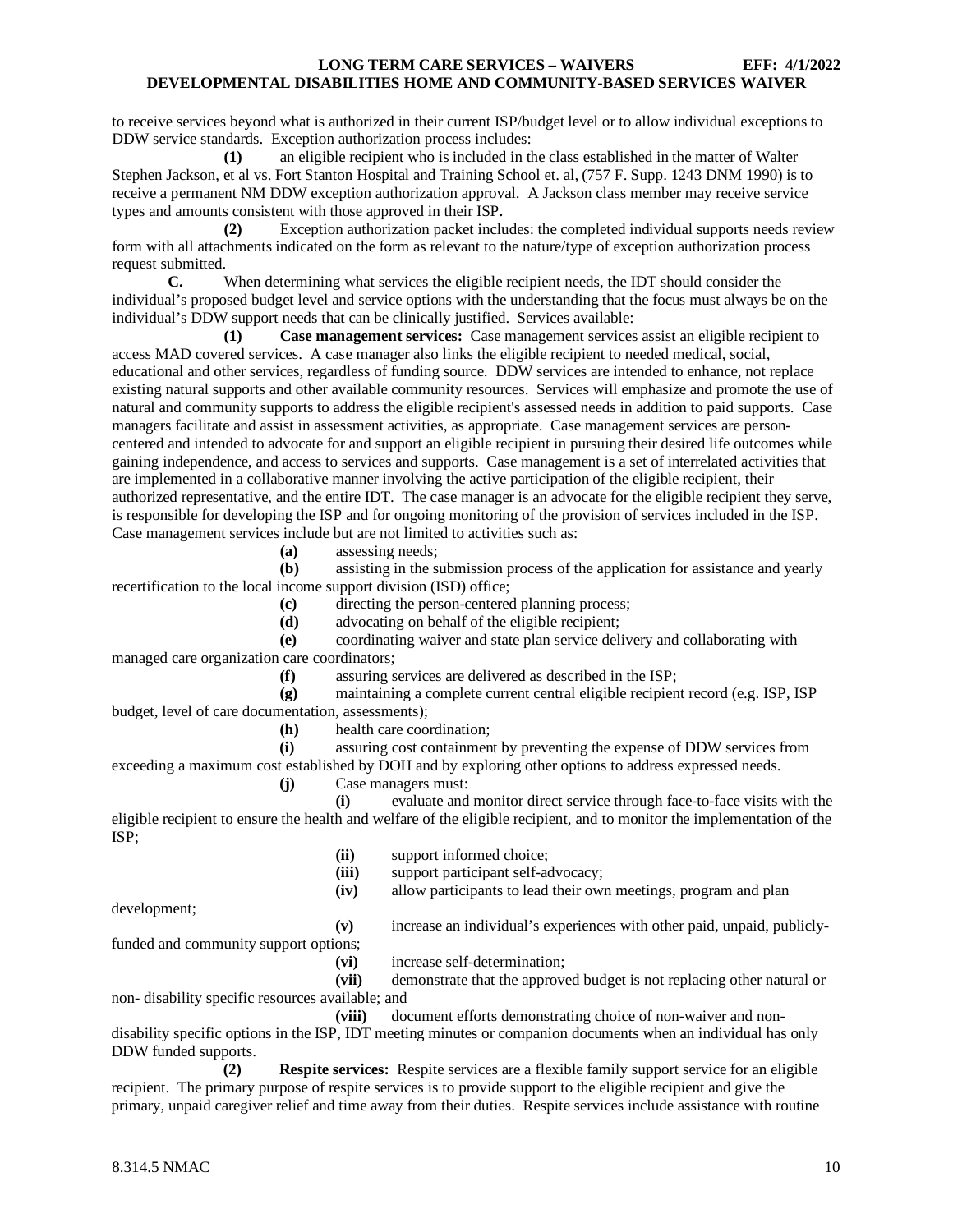activities of daily living (e.g., bathing, toileting, preparing or assisting with meal preparation and eating), enhancing self-help skills and providing opportunities for play and other recreational activities; community and social awareness; providing opportunities for community and neighborhood integration and involvement; and providing opportunities for the eligible recipient to make their own choices with regard to daily activities. Respite services will be scheduled as determined by the primary caregiver. An eligible recipient receiving living supports or customized in-home supports (when an eligible recipient is not living with a family member), may not access respite services. Respite services may be provided in the eligible recipient's own home, in a provider's home, or in a community setting of the eligible recipient family's choice. Respite services must be provided in accordance with 8.314.5.10 NMAC.

**(3) Adult nursing services:** Adult nursing services (ANS) are provided by a licensed RN or LPN under the direct supervision of the RN to an eligible adult recipient. Adult nursing services are intended to support the highest practicable level of health, functioning and independence for an eligible recipient. This includes the direct nursing services and activities related to the assessment, planning, training and nursing oversight of unrelated direct support staff when assisting with a variety of health related needs in specific settings. Nursing services may be delivered in person and via remote or telehealth services. Nursing services include an array of supports including efforts to support aspiration risk management (ARM). Nursing services may be delivered in person and via remote or telehealth services. Individuals and their health care decision makers will be informed of telehealth service and technology as part of the ISP process.

**(a)** ANS is available to individuals ages 21 and over who reside in family living; those who receive customized in home supports and those who do not receive any living supports. It is available to any eligible recipient who has health related needs that require at least one of the following: nursing training, delegation or oversight of direct support staff during participation in customized community supports (individual or small group) or community integrated employment even if living supports or CCS-group are also provided.

**(b)** ANS is available to individuals ages 18-20 who reside in family living and who are at aspiration risk and desire to have aspiration risk management services. It is also available to individuals who have health related needs that require nursing training, delegation or the oversight of non-related direct support staff during substitute care; customized community supports (individual or small group); community integrated employment or customized in home supports.

**(c)** There are two categories of adult nursing services:

**(i)** assessment and consultation services which includes a comprehensive health assessment (including assessment for medication delivery needs and aspiration risk) and consultation regarding available or mandatory services which requires only budgeting; and

**(ii)** ongoing services, which requires clinical justification and are tied to the eligible recipient's specific health needs revealed in the comprehensive health assessment and prior authorization process.

**(4) Therapy services:** Therapy services are to be delivered consistent with the participatory approach philosophy and two models of therapy services (collaborative-consultative and direct treatment). These models support and emphasize increased participation, independence and community inclusion in combination with health and safety. DDW therapy services are intended to improve, maintain or minimize the decline in functional ability and skills. Therapy services are designed to support achievement of ISP outcomes and prioritized areas of need identified through therapeutic assessment. PT, OT and SLP are skilled therapies that are recommended by an eligible recipient's IDT members and a clinical assessment that demonstrates the need for therapy services. Therapy services may be delivered in an integrated setting, clinical setting, or through telehealth as appropriate and will support the use of assistive or remote personal support technology as needed. Upon recommendation for therapy assessment by the IDT members all three therapy disciplines: PT, OT, and SLP will be available to all DDW recipients if the therapy assessment indicates that services are needed. Individuals and their health care decision makers will be informed of telehealth service and technology as part of the ISP process. Therapy services for an eligible adult recipient require a prior authorization except for their initial assessment. A RLD licensed practitioner, as specified by applicable state laws and standards, provides the skilled therapy services. Therapy services for eligible adult recipients must comply with 8.314.5.10 NMAC. All medically necessary therapy services for children under 21 years of age, are covered under the state plan through the early periodic screening, diagnostic and treatment (EPSDT) and must comply with 8.320.2 NMAC. To the extent that any listed services are covered under the state plan, the services under the waiver are additional services not otherwise covered under the state plan, and consistent with DDW objectives to support the recipient to remain in the community and prevent institutionalization. The exception is aspiration risk management supports for persons between age 18 and 21.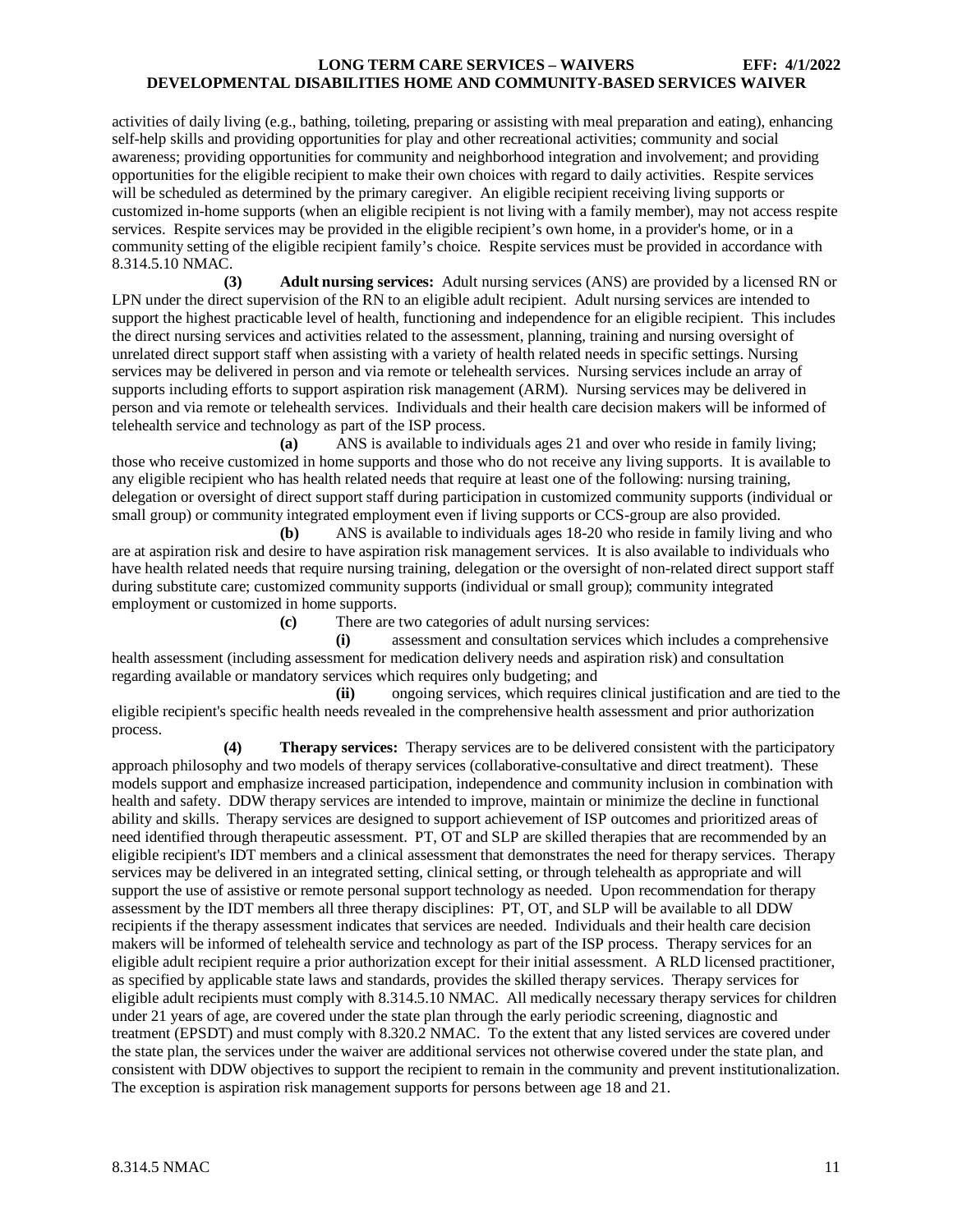**(a) Physical therapy (PT):** PT is a skilled, RLD licensed therapy service involving the diagnosis and management of movement dysfunction and the enhancement of physical and functional abilities. Physical therapy addresses the restoration, maintenance, and promotion of optimal physical function, wellness and quality of life related to movement and health. Physical therapy prevents the onset, symptoms and progression of impairments, functional limitations, and disability that may result from diseases, disorders, conditions or injuries. PT supports access, mobility and independence in all environments. A RLD licensed physical therapy assistant (PTA) may perform physical therapy procedures and related tasks pursuant to a plan of care/therapy intervention plan written by the supervising physical therapist. Therapy services for eligible recipients must comply with 8.314.5.10 NMAC.

**(b) Occupational therapy (OT):** OT is a skilled, RLD licensed therapy service involving the use of everyday life activities (occupations) for the purpose of evaluation, treatment, and management of functional limitations. Therapy services for eligible recipients must comply with 8.314.5.10 NMAC. Occupational therapy addresses physical, cognitive, psychosocial, sensory, and other aspects of performance in a variety of contexts to support engagement, performance and access to work and life activities that affect health, well-being and quality of life. A RLD certified occupational therapy assistant (COTA) may perform occupational therapy procedures and related tasks pursuant to a therapy intervention plan written by the supervising OT as allowed by RLD licensure.

**(c) Speech-language pathology (SLP):** SLP service, also known as speech therapy, is a skilled therapy service, provided by a speech-language pathologist that involves the non-medical application of principles, methods and procedures for the diagnosis, counseling, and instruction related to the development of and disorders of communication including speech, fluency, voice, verbal and written language, auditory comprehension, cognition, swallowing dysfunction and sensory-motor competencies. Therapy services for eligible recipients must comply with 8.314.5.10 NMAC. Speech-language pathology services are also used when an eligible recipient requires the use of assistive technology or an augmentative communication device. For example, SLP services are intended to improve, maintain or minimize the loss of communication skills; treat a specific condition clinically related to an intellectual developmental disability of the eligible recipient; or improve or maintain the eligible recipient's ability to safely eat food, drink liquids or manage oral secretions while minimizing the risk of aspiration or other potential injuries or illness related to swallowing disorders.

**(5) Living supports:** Living supports are residential habilitation services, available up to 24 hours a day, that are individually tailored to assist an eligible recipient 18 year and older who is assessed to need daily support or supervision with the acquisition, retention, or improvement of skills related to living in the community to prevent institutionalization. Living supports include residential-type instruction intended to increase and promote independence and to support an eligible recipient to live as independently as possible in the community in a setting of their own choice. Living support services assist and encourage an eligible recipient to grow and develop, to gain autonomy, self-direct and pursue their own interests and goals. Living supports includes support to individuals to access: healthcare, dietary, nursing, therapy and behavior supports through telehealth and in person appointments; generic and natural supports, standard utilities including internet services, assistive and remote technology, transportation, employment, and opportunities to establish or maintain meaningful relationships throughout the community. Living supports providers are also required to coordinate and collaborate with nursing, behavior support consultants, dieticians, therapists and therapy assistants to implement plans including aspiration risk management plans. Living supports providers are also required to coordinate and collaborate with behavior support consultants to implement positive behavior support plans. Living support providers take positive steps to protect and promote the dignity, privacy, legal rights, autonomy and individuality of each eligible recipient who receives services. Services promote inclusion in the community and an eligible recipient is afforded the opportunity to be involved in the community and actively participate using the same resources and doing the same activities as other community members. Living supports providers are responsible for providing an appropriate level of services and supports up to 24 hours per day, seven days per week. Room and board costs are reimbursed through the eligible recipient's social security insurance (SSI) or other personal accounts and cannot be paid through the DDW. Living support services for eligible recipients must comply with 8.314.5.10 NMAC. Living supports consists of family living, supported living, and intensive medical living as follows.

**(a) Family living (FL):** Family living is intended for an eligible recipient who is assessed to need residential habilitation to ensure health and safety while providing the opportunity to live in a typical family setting. Family living is a residential habilitation service that is intended to increase and promote independence and to provide the skills necessary to prepare an eligible recipient to live on their own in a nonresidential setting. Family living services are designed to address assessed needs and identified individual eligible recipient outcomes. Family living is direct support and assistance that is provided to no more than two eligible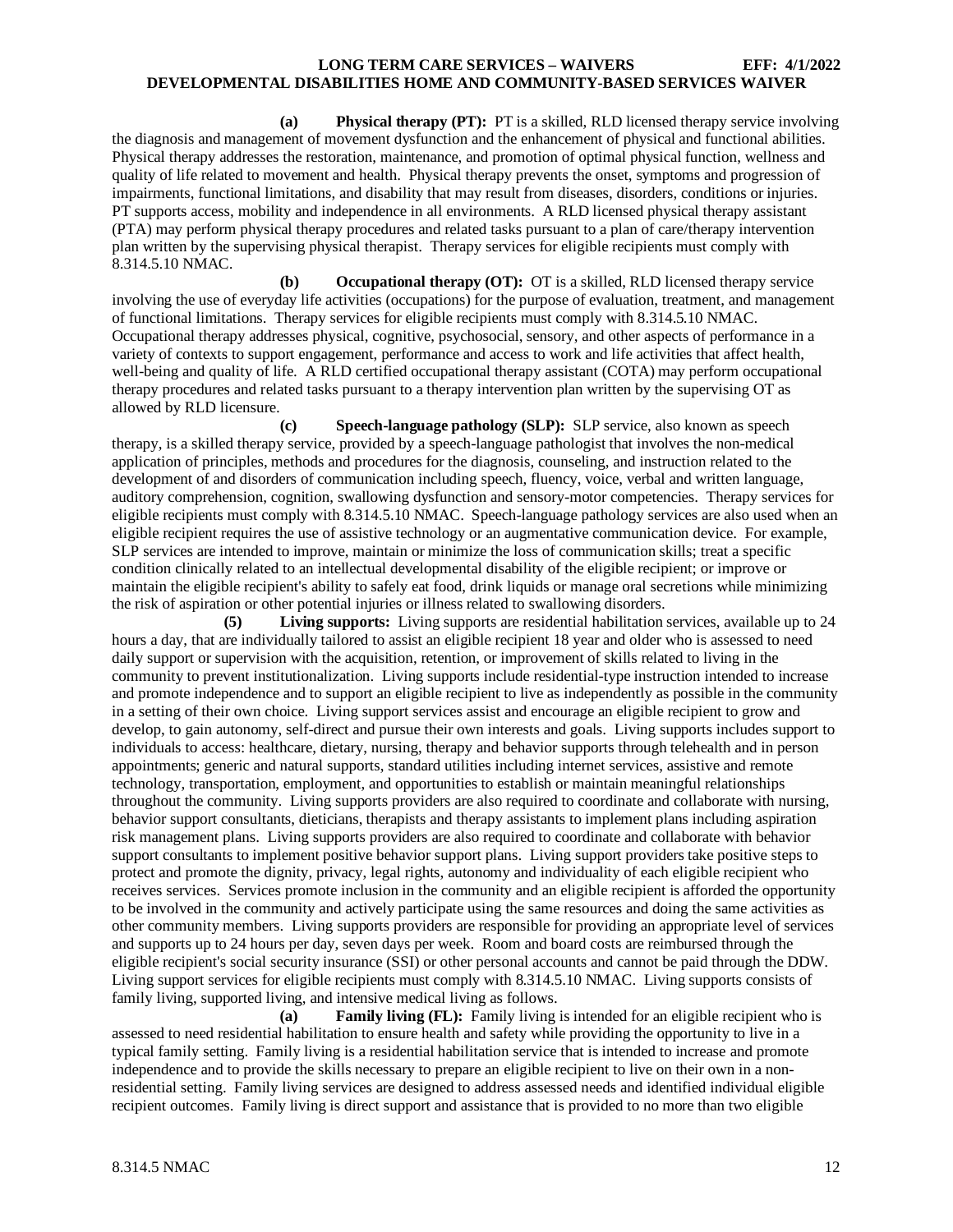recipients with intellectual or developmental disabilities at a time furnished by a natural or host family member, or companion who meets the requirements and is approved to provide family living services in the eligible recipient's home or the home of the family living direct support personnel. The eligible recipient lives with the paid direct support personnel. The FL provider agency is responsible for providing nutritional services from a registered dietician or licensed nutritionist. All FL providers must be adult nursing services (ANS) providers and deliver budgeted nursing services including nursing assessment and on call. The provider agency is responsible for up to 750 hours of substitute coverage for the primary direct support personnel to receive sick leave and time off as needed. An exception may be granted by DOH if three eligible recipients are in the residence, but only two of the three are on the DDW and the arrangement is approved by DOH based on the home study documenting the ability of the family living provider to serve more than two eligible recipients in the residence; or there is documentation that identifies the eligible recipients as siblings or there is documentation of the longevity of a relationship (e.g., copies of birth certificates or social history summary). Documentation shall include a statement of justification from a social worker, psychologist, and any other pertinent professionals working with the eligible recipients. Family living services cannot be provided in conjunction with any other living supports service, respite, or additional nutritional counseling accessed through the person's budget. Family living provider must arrange transportation for all medical appointments, household functions and activities, and to-and-from day services and other meaningful community options. The family living services provider agency shall complete all DOH requirements for approval of each direct support personnel, including completion of an approved home study and training prior to placement. After the initial home study, an updated home study shall be completed annually. The home study must also be updated each time there is a change in family composition or when the family moves to a new home or other significant event. The content and procedures used by the provider agency to conduct home studies shall be approved by DOH and must include assessment of environmental safety.

**(b) Supported living (SL):** Supported living is intended for an eligible recipient who is assessed to need residential-type habilitation support to ensure health and safety. Supported living is a living habilitation support service that is intended to increase and promote independence and to provide the skills necessary to prepare an eligible recipient to live on their own in a non-residential setting. Supported living services are designed to address assessed needs and identified individual eligible recipient outcomes. The service is provided to two to four eligible recipients in a community residence. Prior authorization is required from DOH for an eligible recipient to receive this service when living alone. The SL provider agency is responsible for providing nutritional services from a registered dietician or licensed nutritionist based on the person's needs. All SL providers must provide needed nursing services including on call based on the person's needs. The SL provider must arrange transportation to all medical appointments, household functions and activities, and to-and-from day services and other meaningful community options. Supported living services cannot be provided in conjunction with any other living supports service, respite, or additional nutritional counseling assessed through the person's budget.

**(c) Intensive medical living supports:** An intensive medical living supports agency provides residential-type supports for an eligible recipient in a supported living environment who requires daily direct skilled nursing, in conjunction with community living supports that promote health and assist the eligible recipient to acquire, retain or improve skills necessary to live in the community and prevent institutionalization, consistent with their ISP. An eligible recipient must meet criteria for intensive medical living supports according to DDW service definitions and DDW standards for this service and they require nursing care, ongoing assessment, clinical oversight and health management that must be provided directly by a MAD recognized RN or LPN, see 8.314.5.10 NMAC.<br>(i)

**(i)** These medical needs include: skilled nursing interventions; delivery of treatment; monitoring for change of condition; and adjustment of interventions and revision of services and plans based on assessed clinical needs.

**(ii)** In addition to providing support to an eligible recipient with chronic health conditions, intensive medical living supports are available to an eligible recipient who meets a high level of medical acuity and require short-term transitional support due to recent illness or hospitalization. This service will afford the core living support provider the time to update health status information and health care plans, train staff on new or exacerbated conditions and assure that the home environment is appropriate to meet the needs of the eligible recipient. Short-term stay in this model may also be utilized by an eligible recipient who meets the criteria that is living in a family setting when the family needs a substantial break from providing direct service. Both types of short-term placements require prior approval from DOH. In order to accommodate referrals for short-term stays, each approved intensive medical living supports provider must maintain at least one bed available for such shortterm placements. If the short-term stay bed is occupied, additional requests for short-term stay will be referred to other providers of this service.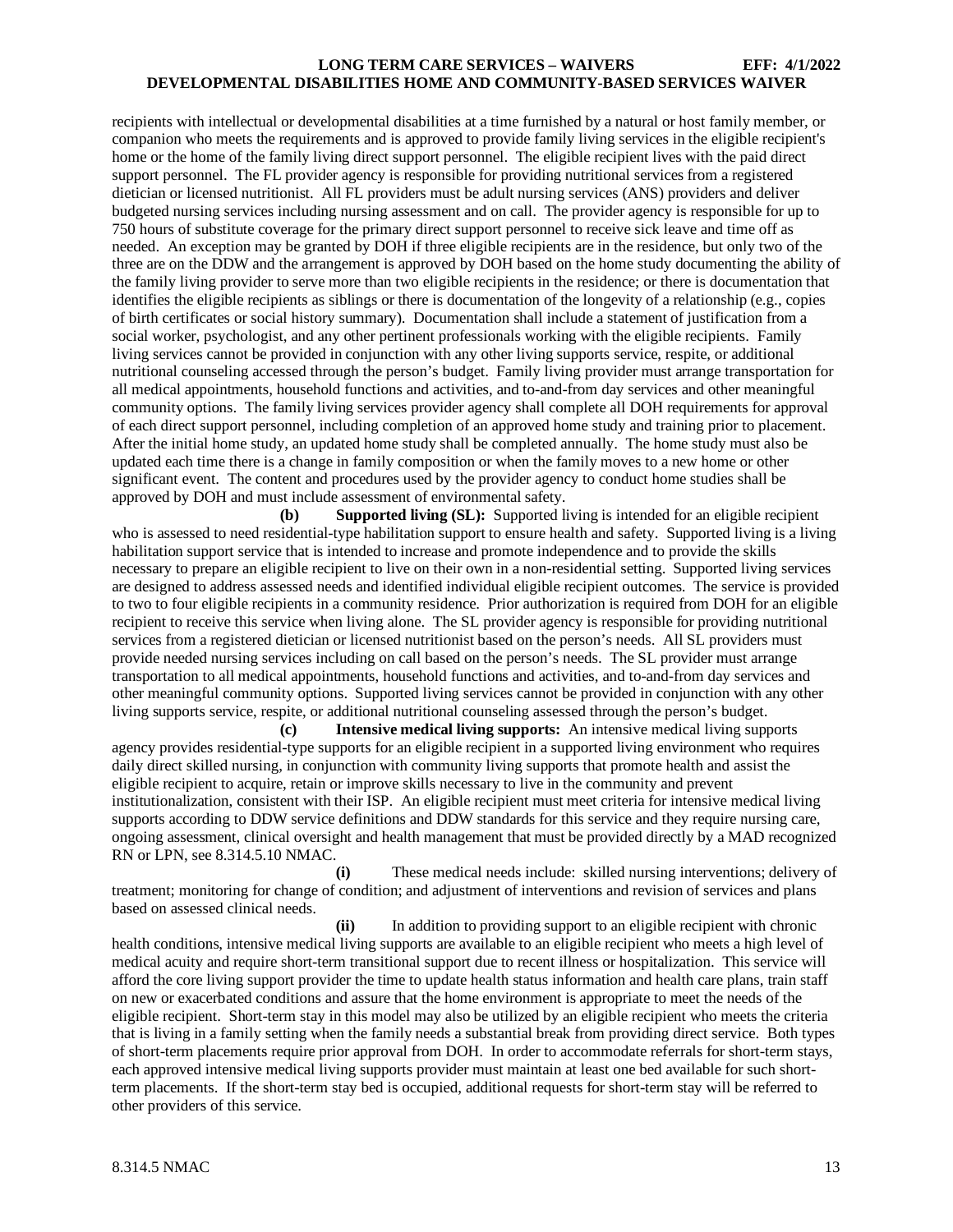**(iii)** The intensive medical living supports provider will be responsible for providing the appropriate level of supports, 24 hours per day seven days a week, including necessary levels of skilled nursing based on assessed need of the eligible recipient. Daily nursing visits are required; however, a RN or a LPN under a RN's supervision is not required to be present in the home during periods of time when skilled nursing services are not required or when an eligible recipient is out in the community. An on-call RN or LPN, under the supervision of a RN must be available to staff during periods when a RN or a LPN under a RN's supervision is not present. Intensive medical living supports require supervision by a RN, and must comply with 8.314.5.10 NMAC.

**(iv)** Direct support personnel will provide services that include training and assistance with ADLs such as bathing, dressing, grooming, oral care, eating, transferring, mobility and toileting. These services also include training and assistance with instrumental activities of daily living (IADL) including housework, meal preparation, medication assistance, medication administration, shopping, and money management.

**(v)** The intensive medical living supports provider will be responsible for providing access to customized community support and employment as outlined in the eligible recipient's ISP. This includes any skilled nursing needed by the eligible recipient to participate in customized community support and development and employment services. The intensive medical living provider must arrange transportation for all medical appointments, household functions and activities, and to-and-from day services and other meaningful community options.

**(vi)** Intensive medical living supports providers must comply with 8.314.5.10 NMAC.

**(6) Customized community supports (CCS):** CCS consists of individualized services and supports that enable an eligible recipient to acquire, maintain, and improve opportunities for independence, community integration and employment. Customized community supports services are designed around the preferences and choices of each eligible recipient and offer skill training and supports to include: adaptive skill development; adult educational supports; citizenship skills; communication; social skills, socially appropriate behaviors; self-advocacy, informed choice; community integration and relationship building. This service provides the necessary support to develop social networks with community organizations to increase the eligible recipient's opportunity to expand valued social relationships and build connections within communities. This service helps to promote self-determination, increases independence and enhances the eligible recipient's ability to interact with and contribute to their community. Customized community supports are intended to be provided in the community to the fullest extent possible. Customized community supports must not duplicate services available through the New Mexico public education department or the Individuals with Disabilities Education Act (IDEA).

**(a)** Based on assessed needs, customized community supports services may include personal support, nursing oversight, medication assistance or administration, and integration of strategies in the therapy and healthcare plans into the eligible recipient's daily activities.

**(b)** The customized community supports provider may provide fiscal management for the payment of adult education opportunities as determined necessary for the eligible recipient.

**(c)** Customized community supports services may be provided regularly or intermittently based on the needs of the eligible recipient and are provided during the day, evenings and weekends. Customized community supports are not limited to specific hours or days of the week and should be provided in alignment with the persons desired outcomes.

**(d)** Customized community supports may be provided in a variety of settings to include the community, classroom, remotely and at site-based locations, depending on the ISP and the particular type of service chosen within CCS. Services provided in any location are required to provide opportunities that lead to participation and inclusion in the community or support the eligible recipient to increase their growth and development.

**(e)** Pre-vocational and vocational services are not covered under customized

community supports.

**(f)** Customized community supports services must be provided in accordance with

8.314.5.10 NMAC.

**(7) Community integrated employment (CIE):** Community integrated employment is intended to provide supports that result in jobs in the community which increase economic independence, selfreliance, social connections, and the ability to grow within a career. CIE consists of intensive, ongoing services that support individuals to achieve competitive integrated employment or business ownership who, because of their disabilities, might otherwise not be able to succeed without supports to perform in a competitive work setting or own a business. Community integrated employment results in employment alongside non-disabled coworkers within the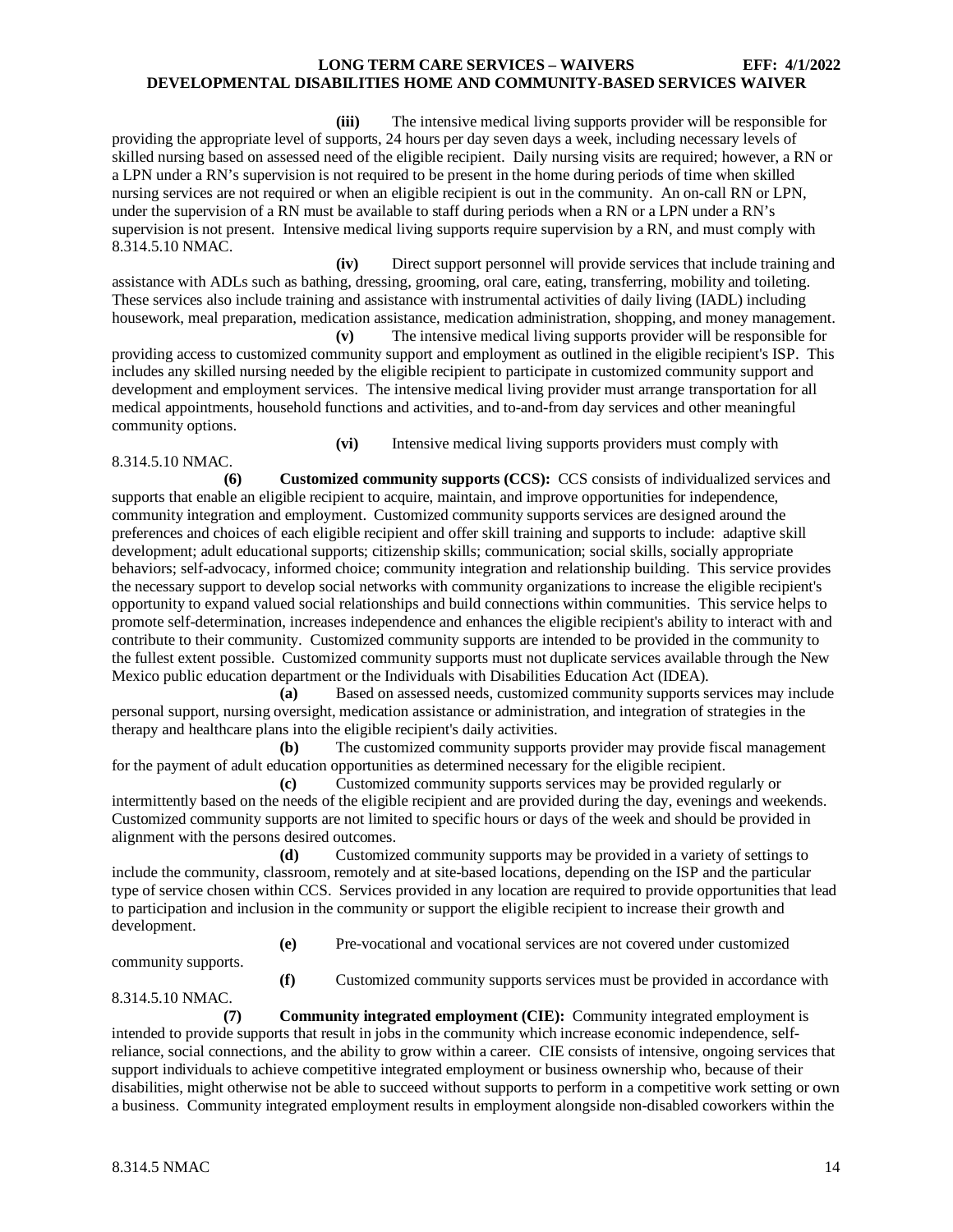general workforce or in business ownership. This service may also include small group employment including mobile work crews or enclaves. An eligible recipient is supported to explore and seek opportunity for career advancement through growth in wages, hours, experience or movement from group to individual employment. Each of these activities is reflected in individual career plans. Community integrated employment services must not duplicate services offered through the New Mexico public education department (PED), the Individuals with Disabilities Education Act (IDEA), the New Mexico division of vocational rehabilitation (DVR), the Rehabilitation Act, New Mexico department of workforce solutions (DWS), or the Workforce Innovation and Opportunities Act (WIOA). Compensation shall comply with state and federal laws including the Fair Labor Standards Act. DDW funds (e.g., the provider agency's reimbursement) may not be used to pay the eligible recipient for work. CIE services shall be provided based on the interests of the person and desired outcomes listed in the ISP. Employment services are to be available 365 days a year, 24 hours a day. Community integrated employment services must comply with 8.314.5.10 NMAC. Community integrated employment consists of job development, self-employment, short term job coaching, job maintenance, job aid, intensive community integrated employment and group community integrated employment models.

**(a)** Job development services through the DDW can only be accessed when services are not otherwise available to the beneficiary under either special education and related services as defined in the Individuals with Disabilities Education Act (IDEA) or vocational rehabilitation services available to the individual through a program funded under section 110 of the Rehabilitation Act of 1973 (29 U.S.C. 730). Job development may include but is not limited to, activities to assist an individual to plan for, accommodate, explore and obtain CIE.

**(b)** Short term job coaching services through the DDW can only be accessed when services are not otherwise available to the beneficiary under either special education and related services as defined in the Individuals with Disabilities Education Act (IDEA) or vocational rehabilitation services available to the individual through a program funded under section 110 of the Rehabilitation Act of 1973 (29 U.S.C. 730). Short term job coaching services may include but are not limited to, activities to assist an individual to learn, accommodate and perform work duties, and maintain employment.

**(c)** Job maintenance is intended to be used as the long-term supports once all available funding and services through vocational rehabilitation or the educational systems has been utilized. Job maintenance is provided on a one-to-one ratio. Job maintenance services may include, but are not limited to, activities to assist the individual to accommodate, maintain employment and career advancement.

**(d)** Self-employment: Services through the DDW can only be accessed when services are not otherwise available to the beneficiary under either special education and related services as defined in the Individuals with Disabilities Education Act (IDEA) or vocational rehabilitation services available to the individual through a program funded under section 110 of the Rehabilitation Act of 1973 (29 U.S.C. 730). Selfemployment services are intended to be used as the long-term supports once all available funding and services through vocational rehabilitation or the educational systems have been utilized. Self-employment does not preclude employment in the other models. Self-employment may include but is not limited to development of a business plan, conducting market analysis, and establishing and supporting the infrastructure for a successful business.

**(e)** Job aid: One to one personal care services in an individual, community integrated employment setting for people who require assistance with activities of daily living (ADLs) during work hours to maintain successful employment as job supports are reduced.

**(f)** Intensive community integrated employment (ICIE): Services for people who are working in an individual, community integrated employment setting and require more than 40 hours of staff supports per month to maintain their employment. ICIE is the same scope of services as outlined in 8.314.5.10 NMAC.

**(g)** Group community integrated employment: Group community integrated employment is when more than one eligible recipient works in an integrated setting with staff supports on site. Regular and daily contact with non-disabled coworkers or the public occurs. Group community integrated employment services may include but are not limited to activities to assist the individual to accommodate, maintain and advance from group to individual employment.

**(8) Behavioral support consultation services:** The behavior support consultation supports the person's successful achievement of vision-driven desired outcomes. Behavior support consultation services identify behaviors that impact quality of life and provide specific prevention and intervention strategies to manage and lessen the risks these behaviors present. This service is provided by an authorized behavior support consultant and includes a positive behavior supports assessment and positive behavior support plan development; interdisciplinary team (IDT) training and technical assistance; and monitoring of an individual's behavioral support services. Services may be provided in person for training, evaluation or monitoring and remotely via telehealth as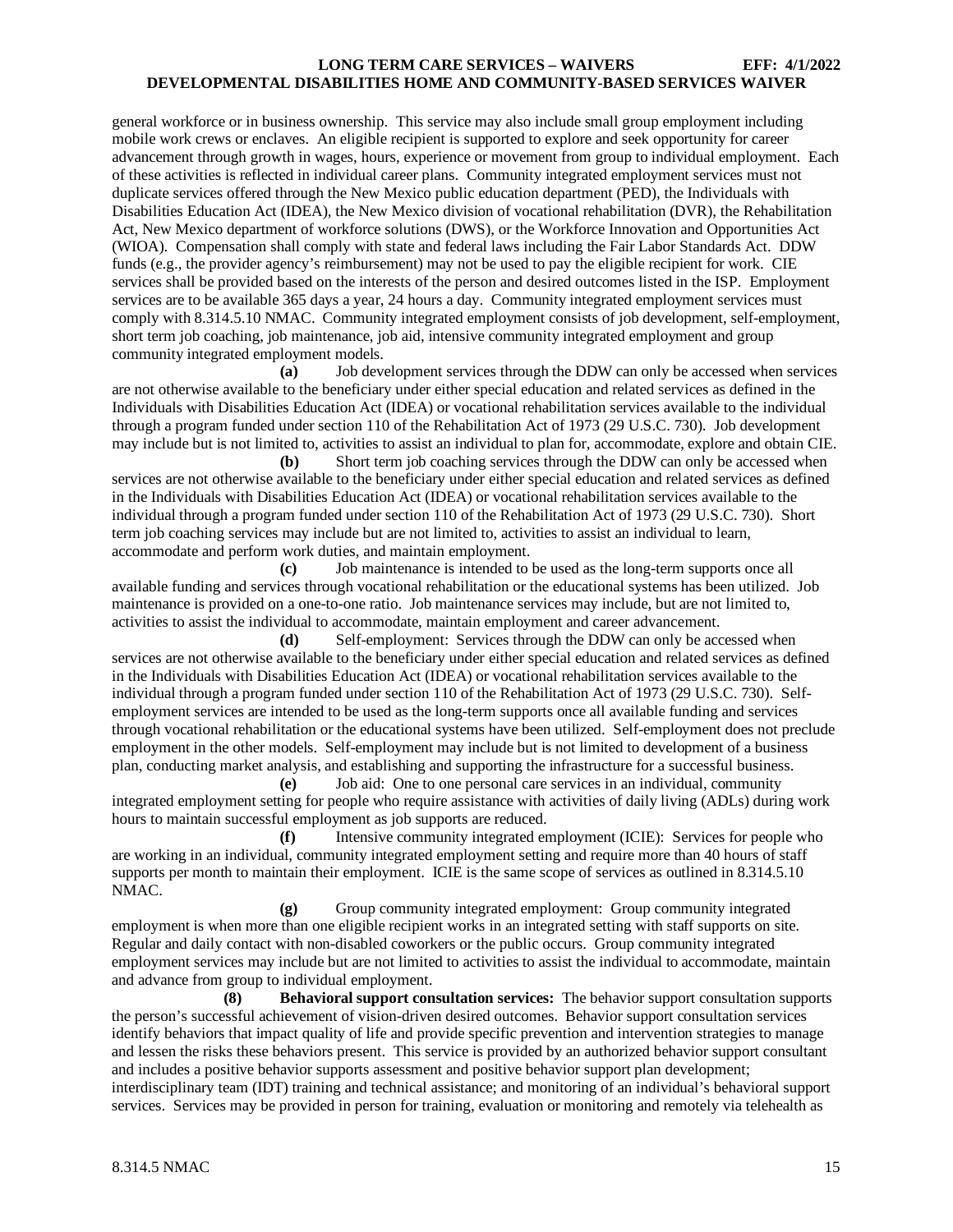needed. Annual assessments require an in person interview or observation except when conducted during declared state or national emergencies or pandemics. Behavioral support services include:

**(a)** Assessment of the person and their environment, including barriers to

independent functioning;

**(b)** Design and testing of strategies to address concerns and build on strengths and skills for independence;

**(c)** Writing and training in the implementation of plans in a way that the person and direct support personnel (DSP) can understand and implement them.<br>
(d) Behavioral support consultation

Behavioral support consultation services must comply with 8.314.5.10 NMAC.

**(9) Nutritional counseling services:** Nutritional counseling services include the assessment, evaluation, collaboration, planning, teaching, consultation and implementation and monitoring of a nutritional plan and menu services that supports the eligible recipient to attain or maintain the highest practicable level of health. It may be provided by a registered/licensed dietician (RD/LD) or licensed nutritionist (LN). This service may be delivered in person or via telehealth. The RD/LD/LN is an active member of the IDT and addresses overall nutritional needs, diet, tube feeding, weight loss or gain, wounds and a variety complex medical or behavioral conditions that have or may impact the persons overall health. These nutritional counseling services are in addition to those nutritional or dietary services allowed in the eligible recipient's medicaid state plan benefit, or other funding source. This service does not include oral-motor skill development services, such as those services provided by a speech pathologist. Nutritional counseling cannot be billed as a separate service during the hours of living supports. Nutritional counseling services must comply with 8.314.5.10 NMAC.

**(10) Environmental modification services:** Environmental modifications services include the purchasing and installing of equipment or making physical adaptions to an eligible recipient's residence that are necessary to ensure the health, welfare and safety of the eligible recipient or enhance their access to the home environment and increase their ability to act independently.

- **(a)** Adaptations, installations and modifications include:
	- **(i)** heating and cooling adaptations;
	- **(ii)** fire safety adaptations;
	- **(iii)** turnaround space adaptations;
	- **(iv)** specialized accessibility, safety adaptations or additions;
	- **(v)** installation of specialized electric and plumbing systems to

accommodate medical equipment and supplies;

- **(vi)** installation of trapeze and mobility tracks for home ceilings;
- **(vii)** installation of ramps;
- widening of doorways or hallways;

**(ix)** modification of bathroom facilities (roll-in showers, sink, bathtub and toilet modification, water faucet controls, floor urinals and bidet adaptations and plumbing);

- **(x)** purchase or installation of air filtering devices;
- **(xi)** purchase or installation of lifts or elevators;
- **(xii)** purchase and installation of glass substitute for windows and doors;
- **(xiii)** purchase and installation of modified switches, outlets or

environmental controls for home devices; and

**(xiv)** purchase and installation of alarm and alert systems or signaling

devices.

**(b)** Excluded are those adaptations or improvements to the home that are of general utility and are not of direct medical or remedial benefit to the eligible recipient. Adaptations that add to the total square footage of the home are excluded from this benefit except when necessary to complete an adaptation (e.g., in order to improve entrance/egress to an eligible recipient's residence or to configure a bathroom to accommodate a wheelchair).

**(c)** Environmental modification services must be provided in accordance with applicable federal, state and local building codes.

**(d)** Environmental modification services must comply with 8.314.5.10 NMAC.

**(11) Crisis supports:** Crisis supports are services that provide intensive supports by appropriately trained staff to an eligible recipient experiencing a behavioral or medical crisis either within the eligible recipient's present residence or in an alternate residential setting. Crisis support must comply with 8.314.5.10 NMAC.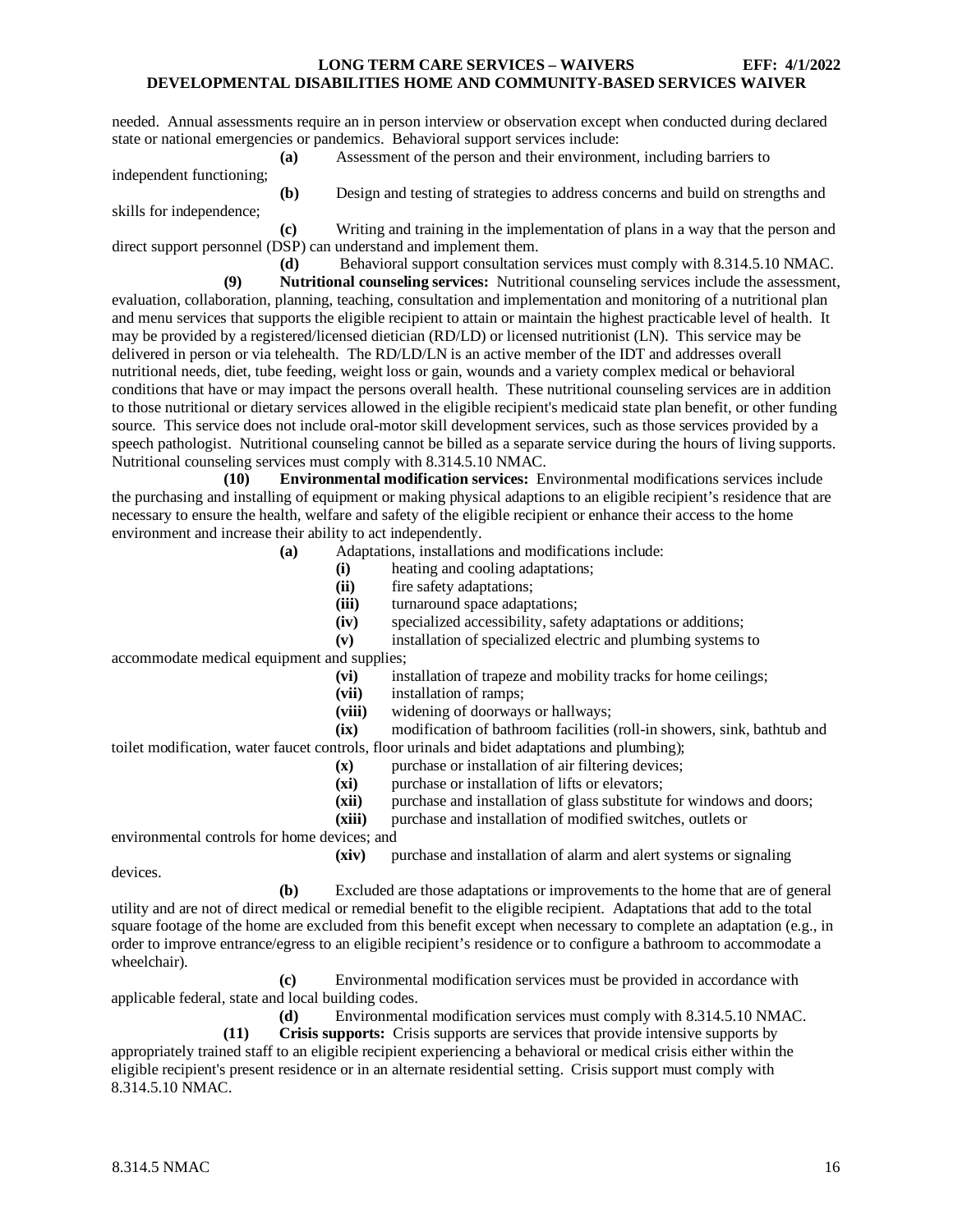**(a) Crisis supports in the eligible recipient's residence:** These services provide crisis response staff to assist in supporting and stabilizing the eligible recipient while also training and mentoring staff or family members, who normally support the eligible recipient, in order to remediate the crisis and minimize or prevent recurrence.

**(b) Crisis supports in an alternate residential setting:** These services arrange an alternative residential setting and provide crisis response staff to support the eligible recipient in that setting, to stabilize and prepare the eligible recipient to return home or to move into another permanent location. In addition, staff will arrange to train and mentor staff or family members who will support the eligible recipient long-term once the crisis has stabilized, in order to minimize or prevent recurrence of the crisis.

**(c)** Crisis response staff will deliver such support in a way that maintains the eligible recipient's normal routine to the maximum extent possible. This includes support during attendance at employment or customized community supports services, which may be billed on the same dates and times of service as crisis supports.

**(d)** This service requires prior written approval and referral from the bureau of behavioral support (BBS). Crisis supports are designed to be a short-term response (two to 90 calendar days).

**(e)** The timeline may exceed 90 calendar days under extraordinary circumstances, with approval from the BBS in which case duration and intensity of the crisis intervention will be assessed weekly by BBS staff.

**(12) Non-medical transportation:** Non-medical transportation services assists the eligible recipient in accessing other waiver supports and non-waiver activities identified in their ISP. Non-medical transportation enables the eligible recipient to gain physical access to non-medical community services and resources promoting the eligible recipient opportunity and responsibility in carrying out their ISP activities. This service is to be considered only when transportation is not available through the medicaid state plan or when other arrangements cannot be made. Non-medical transportation includes mileage reimbursement and funding to purchase a pass for public transportation for the eligible recipient. Non-medical transportation provider services must comply with 8.314.5.10 NMAC.

**(13) Supplemental dental care:** Supplemental DDW dental care services are provided for an eligible recipient that requires routine oral health care more frequently than the coverage provided under other MAP benefit plans. Supplemental dental care provides one oral examination and one cleaning once every ISP year to an eligible recipient for the purpose of preserving or maintaining oral health. The supplemental dental care service must comply with 8.314.5.10 NMAC.

**(14) Assistive technology:** Assistive technology (AT) purchasing agent service is intended to support the access of low tech devices that increase the eligible recipient's physical and communicative participation in functional activities at home and in the community. Items purchased through the assistive technology service assist the eligible recipient to meet outcomes outlined in their ISP, increase functional participation in employment, community activities, activities of daily living, personal interactions, or leisure activities, or increase the eligible recipient's safety during participation of the functional or leisure activity.

**(a)** The assistive technology service allows an eligible recipient to purchase or obtain needed items to develop low-tech augmentative communication, environmental access, mobility systems and other functional assistive technology, not covered through the eligible recipient's medicaid state plan benefits.

**(b)** Assistive technology may be accessed through an approved waiver provider acting as a purchasing agent for technology vendors whose products meet definition and needs or directly through an approved technology provider who is the direct vendor of the service and approved DDW Provider.

**(c)** Assistive technology must comply with 8.314.5.10 NMAC.

**(15) Independent living transition services:** Independent living transition services are onetime set-up expenses for an eligible recipient who transitions from a 24 hour living supports setting into a home or apartment of their own with intermittent support that allows them to live more independently in the community. The service covers expenses associated with security deposits that are required to obtain a lease on an apartment or home, set-up fees or deposits for utilities (telephone, internet, electricity, heating, etc.), and furnishings to establish safe and healthy living arrangements, such as a bed, chair, dining table and chairs, eating utensils and food preparation items, and a cell phone. The service also covers services necessary for the eligible recipient's health and safety such as initial or one-time fees associated with the cost of paying for pest control, allergen control or cleaning services prior to occupancy. Independent living transition services must comply with 8.314.5.10 NMAC.

**(16) Remote personal support technology:** Remote personal support technology is an electronic device or monitoring system that supports individuals to be independent in the community or in their place of residence with limited assistance or supervision of paid staff. This service provides up to 24-hour alert,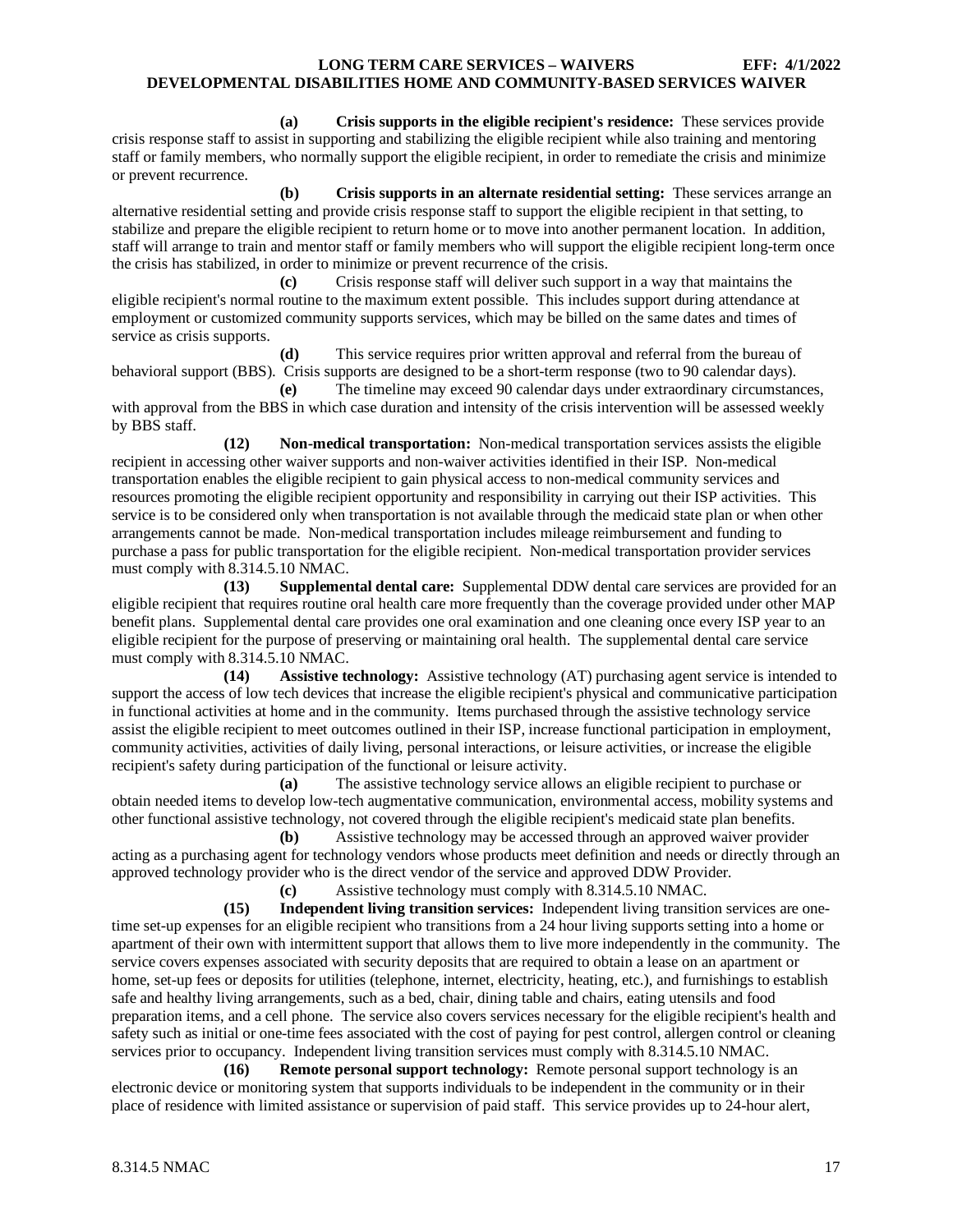monitoring or remote personal emergency response capability, remote prompting or in-home reminders, or environmental controls for independence through the use of technologies. The service is intended to promote independence and quality of life, to offer opportunity to live safely and as independently as possible in one's home, and to ensure the health and safety of the individual in services. Remote personal support technology is available to individuals who may want to live independently in their own homes, may have a demonstrated need for timely response due to health or safety concerns, or may be afforded increased independence from staff supervision in residential services. The use of technology should ease life activities for individuals and their families. Remote personal support technology includes development of individualized response plans with the installation of the electronic device or sensors, monthly maintenance, rental or subscription fees. This service is not intended to provide for paid, in-person on-site response. On-site response must be planned through response plans that are developed using natural or other paid supports for on-site response. Remote personal support technology may be accessed through an approved waiver provider acting as a purchasing agent for technology vendors whose products meet definition and needs or directly through an approved technology provider who is the direct vendor of the service and approved DDW provider.

**(17) Preliminary risk screening and consultation related to inappropriate sexual behavior (PRSC):** PRSC is designed to assess continued risk of sexually inappropriate or offending behavior in persons who exhibit or have a history of exhibiting risk factors for these types of behaviors. This service is part of a variety of behavior support services (including BSC and socialization & sexuality education) that promotes community safety and reduces the impact of interfering behaviors that compromise the person's quality of life. PRSC is provided by a licensed mental health professional who has been trained and approved as a risk evaluator by the BBS.

**(a)** The key functions of PRSC are to:

**(i)** provide a structured screening of the eligible recipient's behaviors that may be sexually inappropriate; **(ii)** develop and document recommendations of the eligible recipient in the form of a report or consultation notes; **(iii)** develop and periodically review risk management plans for the eligible recipient, when recommended; and **(iv)** provide consultation regarding the management and reduction of the

eligible recipient's sexually inappropriate behavioral incidents that may pose a health and safety risk to the eligible recipient or others.

**(b)** Preliminary risk screening and consultation related to inappropriate sexual behavioral services must comply with 8.314.5.10 NMAC.

**(18) Socialization and sexuality education service:** Socialization and sexuality education in the form of the friends & relationships course (FRC) is a comprehensive lifelong adult education program that teaches students knowledge and skills to increase social networks with healthy, meaningful relationships and to increase personal safety including decreasing interpersonal and intimate violence in relationships, sexual victimization, exploitation and abuse. This enhances their ability to develop close friendships and romantic relationships. The FRC involves the person's network of support (natural supports, paid supports, teachers, nurses, family members, guardians, friends, advocates, or other professionals) teaching them to support the social and sexual lives of persons with I/DD, through participation in classes, and by using trained and paid self-advocates as role models and peer mentors in classes. Socialization and sexuality education services must comply with 8.314.5.10 NMAC.

**(19) Customized in-home supports:** Customized in-home support services is not a residential habilitation service and is intended for an eligible recipient that does not require the level of support provided under living supports services. Customized in-home supports provide an eligible recipient the opportunity to design and manage the supports needed to live in their own home or family home. Customized in-home supports include a combination of instruction and personal support activities provided intermittently to assist the eligible recipient with ADLs, meal preparation, household services, and money management. The services and supports are individually designed to instruct or enhance home living skills, community skills and to address health and safety of the eligible recipient, as needed. This service provides assistance with the acquisition, improvement or retention of skills that provides the necessary support to achieve personal outcomes that enhance the eligible recipient's ability to live independently in the community. Services are delivered by a direct support professional in the individuals own home or family home in the community. Services may be provided as part of on-site response plan with use of remote personal support technology. This service is intended to provide intermittent support and cannot be provided 24 hours a day/seven days a week. Customized in-home support services must comply with 8.314.5.10 NMAC.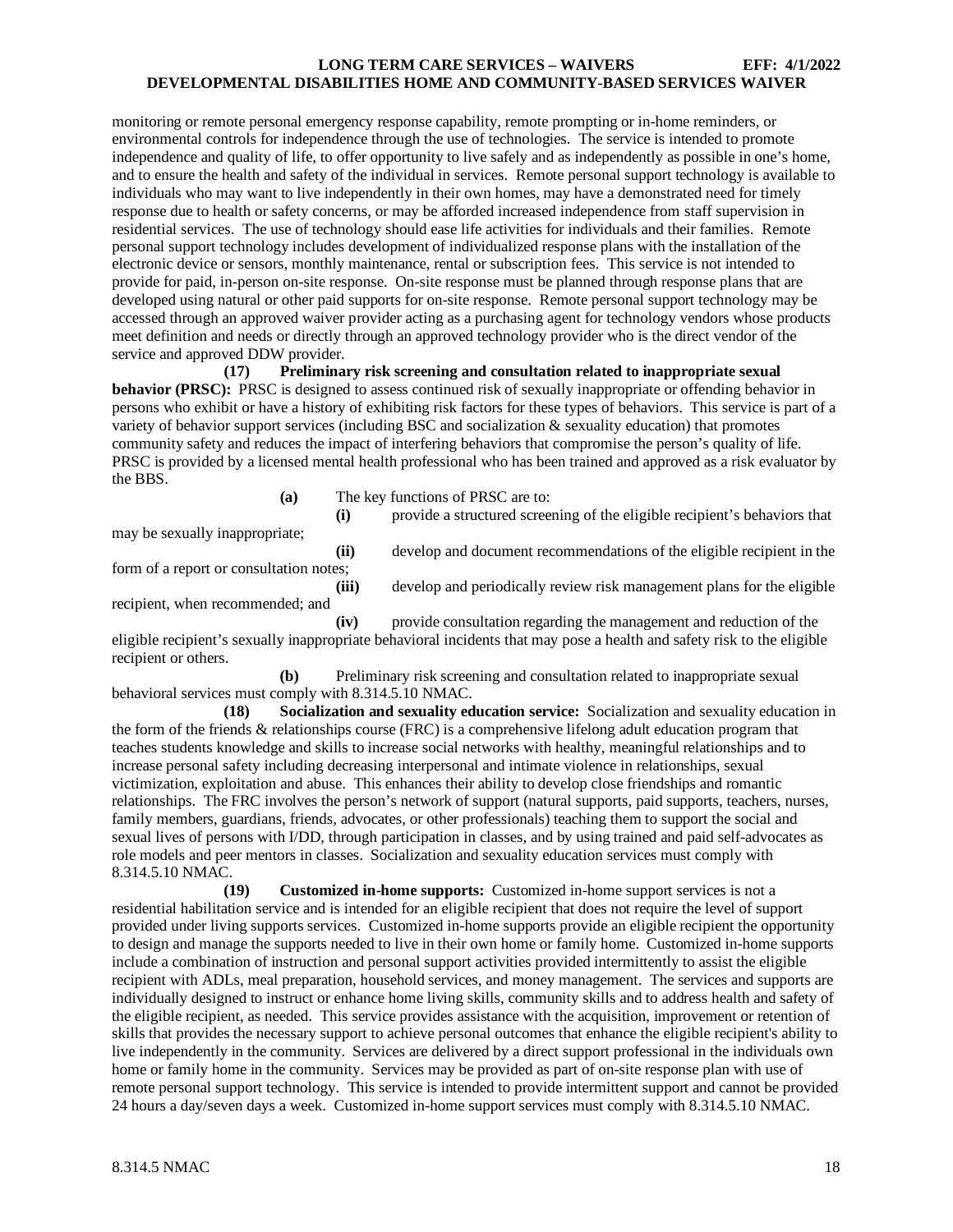[8.314.5.15 NMAC - Rp, 8.314.5.15 NMAC, 12/1/2018; A, 4/1/2022]

<span id="page-19-0"></span>**8.314.5.16 NON-COVERED SERVICES:** Only those services listed in the DDW benefit package may be reimbursed through the DDW. Room, board and ancillary services are not covered under DDW services. An eligible recipient may access, as medically necessary, all medicaid state plan benefits in addition to their DDW services. If the eligible recipient is an enrolled member of a HSD managed care organization (MCO), they may access, as medically necessary, the benefits listed in 8.308.9 NMAC. [8.314.5.16 NMAC - Rp, 8.314.5.16 NMAC, 12/1/2018; A, 4/1/2022]

## <span id="page-19-1"></span>**8.314.5.17 INDIVIDUALIZED SERVICE PLAN (ISP):**

**A.** CMS requires a person-centered service plan for every individual receiving HCBS. The ISP must be developed annually through an ongoing person-centered planning process. The ISP development must:

**(1)** Involve those whom the participant wishes to attend and participate in developing the service plan and are provided adequate notice;

**(2)** Use assessed needs to identify services and supports;

**(3)** Include individually identified goals and preferences related to relationships, community participation, employment, income and savings, healthcare and wellness, education and others;

**(4)** Identify roles and responsibilities of IDT members responsible for implementing the plan;

**(5)** Include the timing of the plan and how and when it is updated, including response to changing circumstances and needs; and

**(6)** Outline how the individual is informed of available services funded by the DDW as well as other natural and community resources.

**B.** The IDT must review the eligible recipient's person-centered plan every 12 months or more often if indicated.

**C.** The IDT is responsible for compiling clinical documentation to justify the requested services and budget to the OR for adult recipients excluding class members of Walter Stephen Jackson, et al vs. Fort Stanton Hospital and Training School et. al, (757 F. Supp. 1243 DNM 1990).

**D.** The person-centered service plan must consist of the following:

**(1)** identifies risks and includes a plan to reduce any risks;

**(2)** incorporates other health concerns (e.g. mental health, chemical health, chronic medical

conditions, etc.);

- (3) is written in plain language;<br>(4) records the alternative HCB.
	- records the alternative HCBS that were considered by the person;
- **(5)** includes natural supports and services;

**(6)** includes strategies for solving conflict or disagreement within the process, including any conflict of interest guidelines for planning participants;

- **(7)** identifies who is responsible for monitoring implementation of the plan;
- **(8)** includes the person's strengths;
- **(9)** describes goals or skills that are related to the person's preferences;
- **(10)** includes a global statement about the person's self-determined goals and aspirations;
- **(11)** details what is important to the person; and **(12)** includes a method for the individual to requ
- **(12)** includes a method for the individual to request updates to the plan, as needed.

**E.** Upon completion of the ISP by the IDT, the case manager shall develop a budget to be evaluated in accordance with the outside reviewer (OR) process; see Subsection D of 8.314.5.18 NMAC.

**F.** Upon completion of the ISP by the IDT, the case manager shall develop a budget to be evaluated in accordance with the medicaid third party assessor (TPA) review process for class members of Walter Stephen Jackson, et al vs. Fort Stanton Hospital and Training School et. al, (757 F. Supp. 1243 DNM 1990).

**G.** All services must be provided as specified in the ISP.

**H**. The case manager must conduct a pre ISP meeting annually with the recipient to evaluate and plan for upcoming ISP term. The CM is required to meet with the DD Waiver participant and guardian prior to the ISP meeting. The CM reviews current assessment information, prepares for the meeting, creates a plan with the person to facilitate or co-facilitate the meeting if desired, discusses the budget, reviews the current secondary freedom of choice forms, and facilitates greater informed participation in ISP development by the person. [8.314.5.17 NMAC - Rp, 8.314.5.17 NMAC, 12/1/2018; A, 4/1/2022]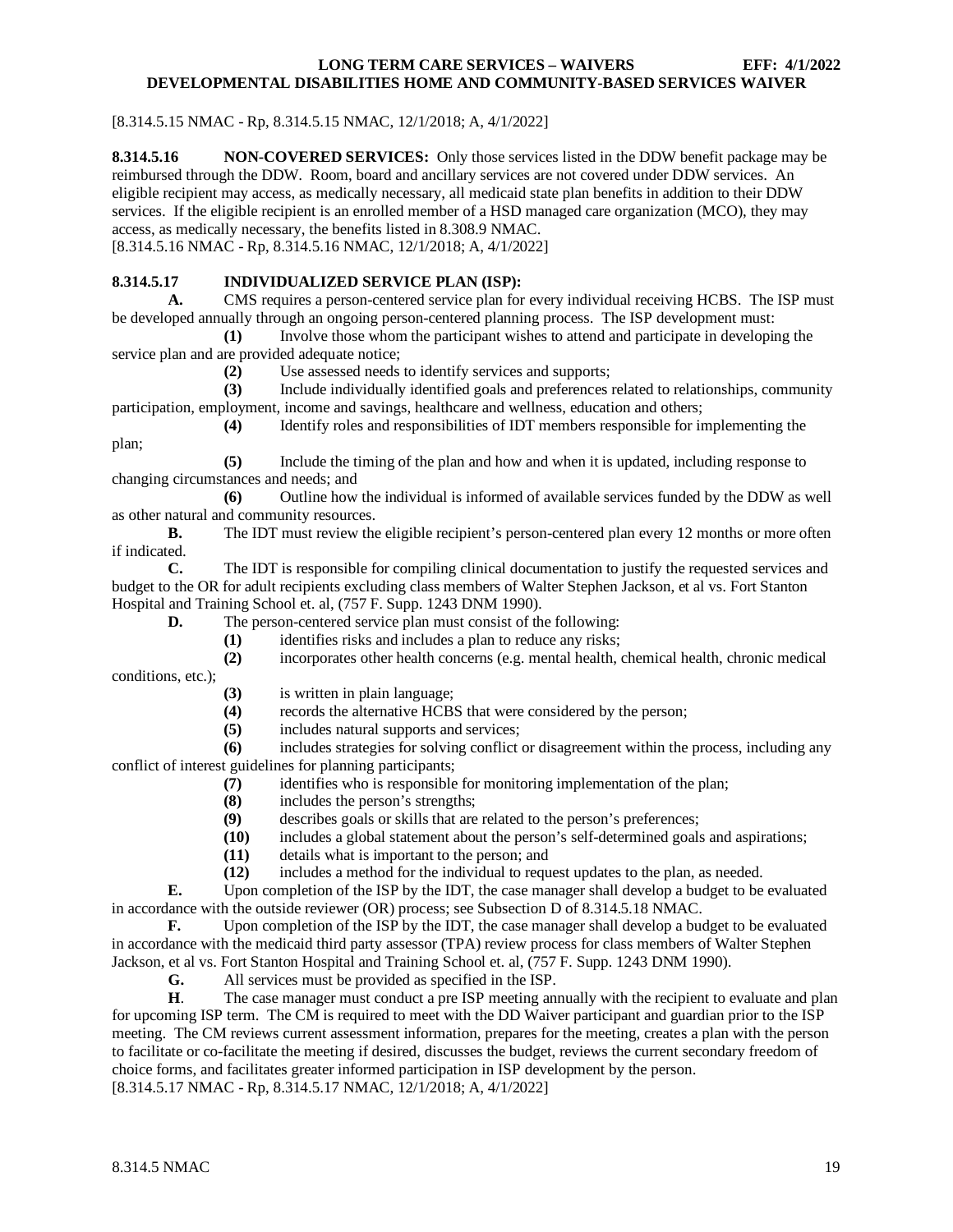<span id="page-20-0"></span>**8.314.5.18 PRIOR AUTHORIZATION AND UTILIZATION REVIEW:** All MAD services, including services covered under the DDW, are subject to utilization review for medical necessity and program compliance. Reviews may be performed before services are furnished, after services are furnished and before payment is made, or after payment is made; see 8.310.2 NMAC. Once enrolled, providers receive instructions and documentation forms necessary for prior authorization and claims processing.

**A. MAD prior authorization:** To be eligible for DDW services, a MAD eligible recipient must require the level of care (LOC) of services provided in an ICF-IID. LOC determinations are made by MAD or its designee. The eligible recipient's person centered ISP must specify the type, amount and duration of services and meet clinical criteria. Certain procedures and services specified in the ISP may require prior authorization from MAD or its designee. Services for which prior authorization was obtained remain subject to utilization review at any point in the payment process.

**B. DOH** prior authorization: Certain services are subject to utilization review by DOH.<br> **C. Eligibility determination:** Prior authorization of services does not guarantee that indiv

**C. Eligibility determination:** Prior authorization of services does not guarantee that individuals are eligible for MAD services. Providers must verify that individuals are eligible for MAD services, including DDW services or other health insurance prior to the time services are furnished. An eligible recipient may not be institutionalized, hospitalized, or receive personal care option (PCO) services or other HCBS waiver services at the time DDW services are provided, except for certain case management services that are required to coordinate discharge plans or transition of services to DDW services.

**D. Outside review process**: All services for DDW recipients excluding class members of Walter Stephen Jackson, et al vs. Fort Stanton Hospital and Training School et. al, (757 F. Supp. 1243 DNM 1990) will be reviewed by an OR contracted by DOH. The OR will adhere to deadlines set forth in its contract with the DOH. The OR will apply the DDW clinical criteria to make a clinical determination on whether the requested services and service amounts are needed, and will recommend whether the requested annual budget and ISP should be approved. If the OR approves in whole or part the requested ISP and budget, the OR will send the approved portion of the budget to the medicaid TPA for entry into the medicaid management information system and issue a prior authorization to the case manager. If there is a denial in part or whole, the OR decision must be in writing, identify a list of all documents and input considered by the OR team during its review, and state the reasons for any denial of requested services. The eligible recipient, case manager, and guardian (if applicable) will be provided with this written determination and notice of an opportunity to request a fair hearing as well as an agency review conference.

**(1)** The eligible recipient, case manager, and guardian (if applicable) may submit to the OR additional information relating to support needs.

**(2)** The decision of the OR approving services requested by the DDW participant is binding on the State. However, the state may agree to overturn a decision to deny services requested by the DDW participant at a requested agency conference.

**E. Reconsideration:** Providers who disagree with the denial of a prior authorization request or other review decisions may request a reconsideration. See 8.350.2 NMAC, Reconsideration of Utilization Review Decisions.

[8.314.5.18 NMAC - Rp, 8.314.5.18 NMAC, 12/1/2018; A, 4/1/2022]

<span id="page-20-1"></span>**8.314.5.19 REIMBURSEMENT:** DDW service providers must submit claims for reimbursement to MAD's fiscal contractor for processing. A DDW provider must follow 8.302.2 NMAC, MAD billing instructions, utilization review instructions, and supplements. Reimbursement to providers of waiver services is made at a predetermined reimbursement rate.

[8.314.5.19 NMAC - Rp, 8.314.5.19 NMAC, 12/1/2018]

<span id="page-20-2"></span>**8.314.5.20 RIGHT TO A HSD ADMINISTRATIVE HEARING:** An eligible recipient may request a HSD administrative hearing to appeal a decision of MAD or its third party assessor contractor, or the OR, that is an adverse action against the recipient. Prior to the fair hearing an eligible recipient may be offered an agency review conference. An agency review conference (AC) means an optional conference offered by the DOH to provide an opportunity to informally resolve a dispute over the denial, suspension, reduction, termination or modification of DDW benefits or services. An AC will be attended by the recipient and their authorized representative if applicable, representatives of the outside review, DOH and any other necessary parties. The recipient may also bring whomever they wish to assist during the AC. The AC is optional and shall in no way delay or replace the fair hearing process or affect the deadline for a fair hearing request.

**A.** An authorized representative means any individual designated by the eligible recipient or their guardian, if applicable, to represent the recipient and act on their behalf. The authorized representative must provide